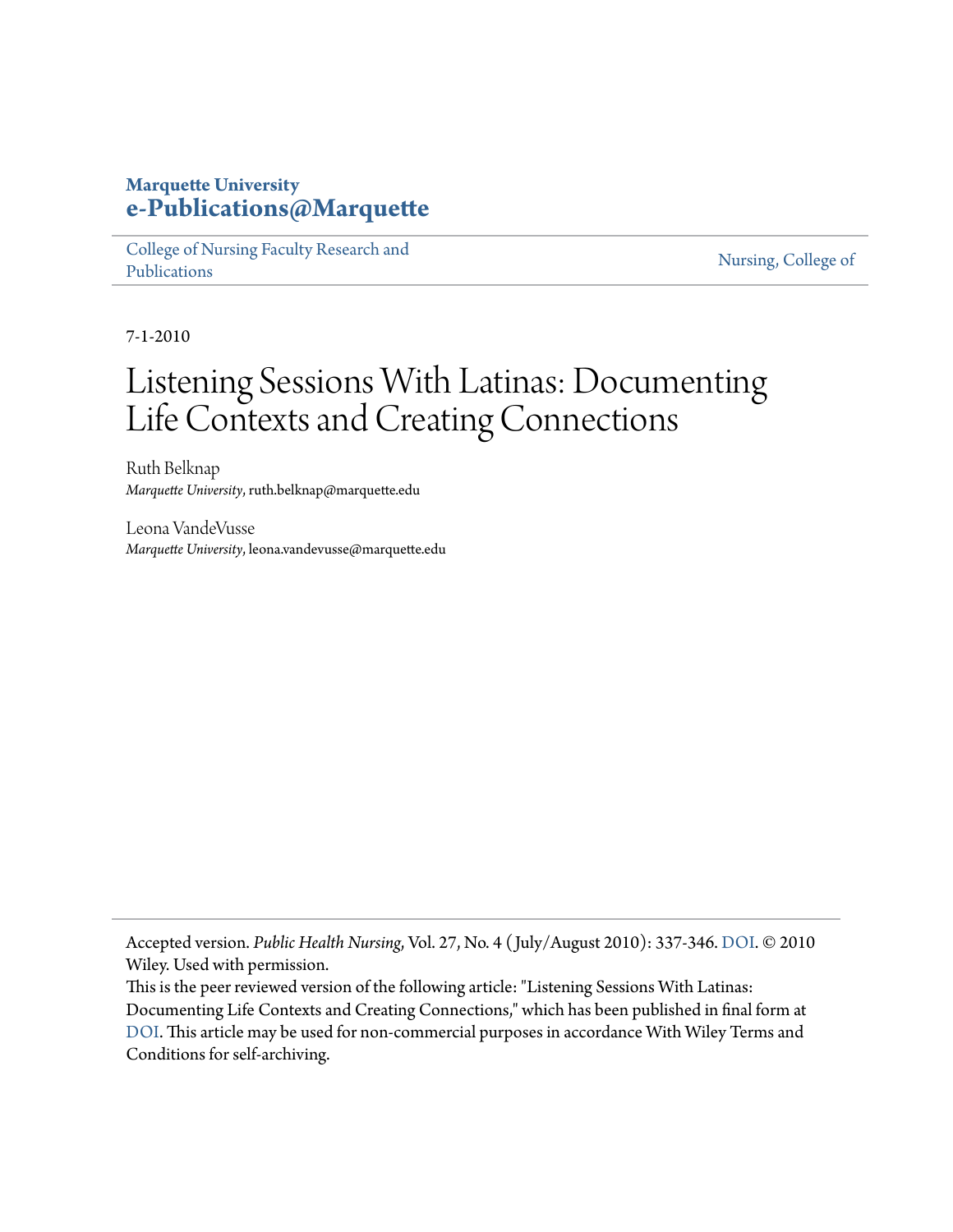# Listening Sessions With Latinas: Documenting Life Contexts and Creating Connections

## Ruth Ann Belknap

*Assistant Professor, Marquette University College of Nursing Milwaukee, Wisconsin* 

## Leona VandeVusse

*Associate Professor, Marquette University College of Nursing Milwaukee, Wisconsin*

#### **Abstract:**

Latinas in the U. S. face significant disparities. Recent immigrants are particularly marginalized due to cultural, immigration, and language barriers. The purpose of this community based participatory research study was to use listening sessions with groups of women to develop a contextual understanding of the lives of Latina immigrants and ultimately better serve the community's needs for domestic violence services.

Seven listening group sessions were facilitated and recorded in Spanish, with 63 women participating. The participants also completed a demographic questionnaire. Themes derived from aggregated data from the listening sessions included women's unmet needs, responsibilities, goals, achievements, help-seeking, and intimate partner violence (IPV).

Findings indicated that Latinas' comments were often family-focused and they have many unmet needs. Familiarity with community resources to

*Public Health Nursing*, Vol. 27, No. 4 (July/August 2010): pg. 337-346[. DOI.](http://dx.doi.org/10.1111/j.1525-1446.2010.00864.x) This article is © Wiley and permission has been granted for this version to appear i[n e-Publications@Marquette.](http://epublications.marquette.edu/) Wiley does not grant permission for this article to be further copied/distributed or hosted elsewhere without the express permission from Wiley.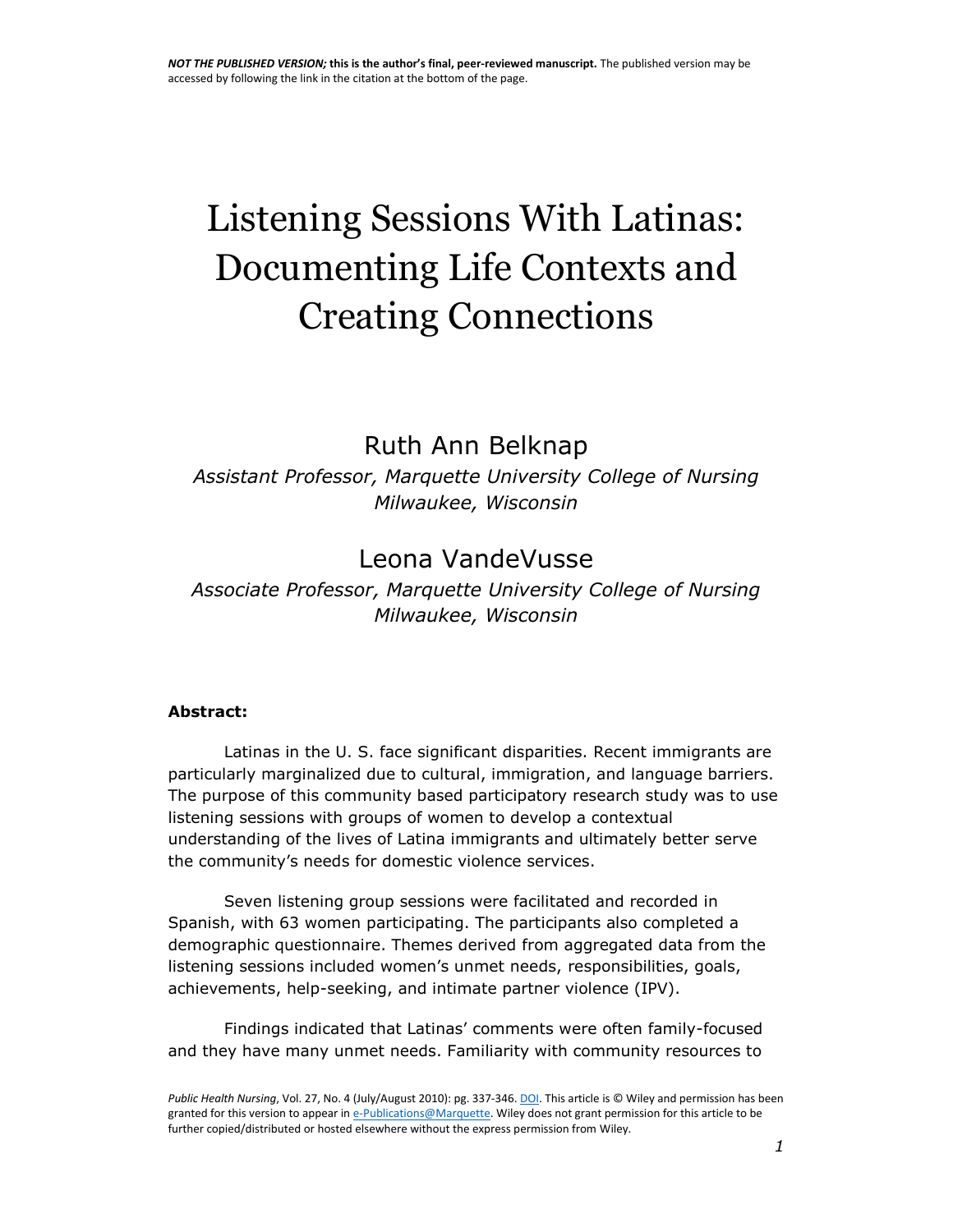*NOT THE PUBLISHED VERSION;* **this is the author's final, peer-reviewed manuscript.** The published version may be accessed by following the link in the citation at the bottom of the page.

meet needs was not consistent across groups, for example, women who had not utilized domestic violence services were unlikely to know where to obtain help for IPV problems. The ease with which women shared knowledge of resources and offered emotional support to each other during listening sessions supports their use by bilingual public health nurses in communities for education and networking among Latinas.

**Keywords:** community-based nursing, domestic violence, Latinas, listening sessions, context.

#### **Introduction**

This paper presents the findings from a community based participatory research (CBPR) project conducted in a Midwestern city. The project partners included: a College of Nursing, the Latina Resource Center (LRC) that provides domestic violence services locally, and the women of the surrounding Latino community. The LRC provides bilingual bicultural services to Latinas and their families who have experienced intimate partner violence (IPV), offering case management, advocacy, and support group services to women and their children. The lead nurse researcher has years of clinical and research experience in the area of IPV in the lives of Latinas.

CBPR was chosen to facilitate the partnering of the community with the researcher to meet "three interconnected goals: research, action, and education" (Wallerstein & Duran, 2003, p. 28). Three principles imbedded in the CBPR approach are: (a) "starting where the people are" to ensure that issues addressed are important to the community, (b) focusing on identification of strengths and resources, and (c) maintaining authentic dialogue between the researchers and the participants in the process of asset and issue identification (Minkler & Hancock, 2003, p. 136). The research agenda is set by the community members, who share in the process. CBPR is openly emancipatory; community members are active participants in the transformation of their lives (Wallerstein & Duran, 2003).

#### **Objectives**

The objectives of this project were threefold. CBPR was used to: (a) meet the center's needs for assessment data, (b) document the

*Public Health Nursing*, Vol. 27, No. 4 (July/August 2010): pg. 337-346[. DOI.](http://dx.doi.org/10.1111/j.1525-1446.2010.00864.x) This article is © Wiley and permission has been granted for this version to appear i[n e-Publications@Marquette.](http://epublications.marquette.edu/) Wiley does not grant permission for this article to be further copied/distributed or hosted elsewhere without the express permission from Wiley.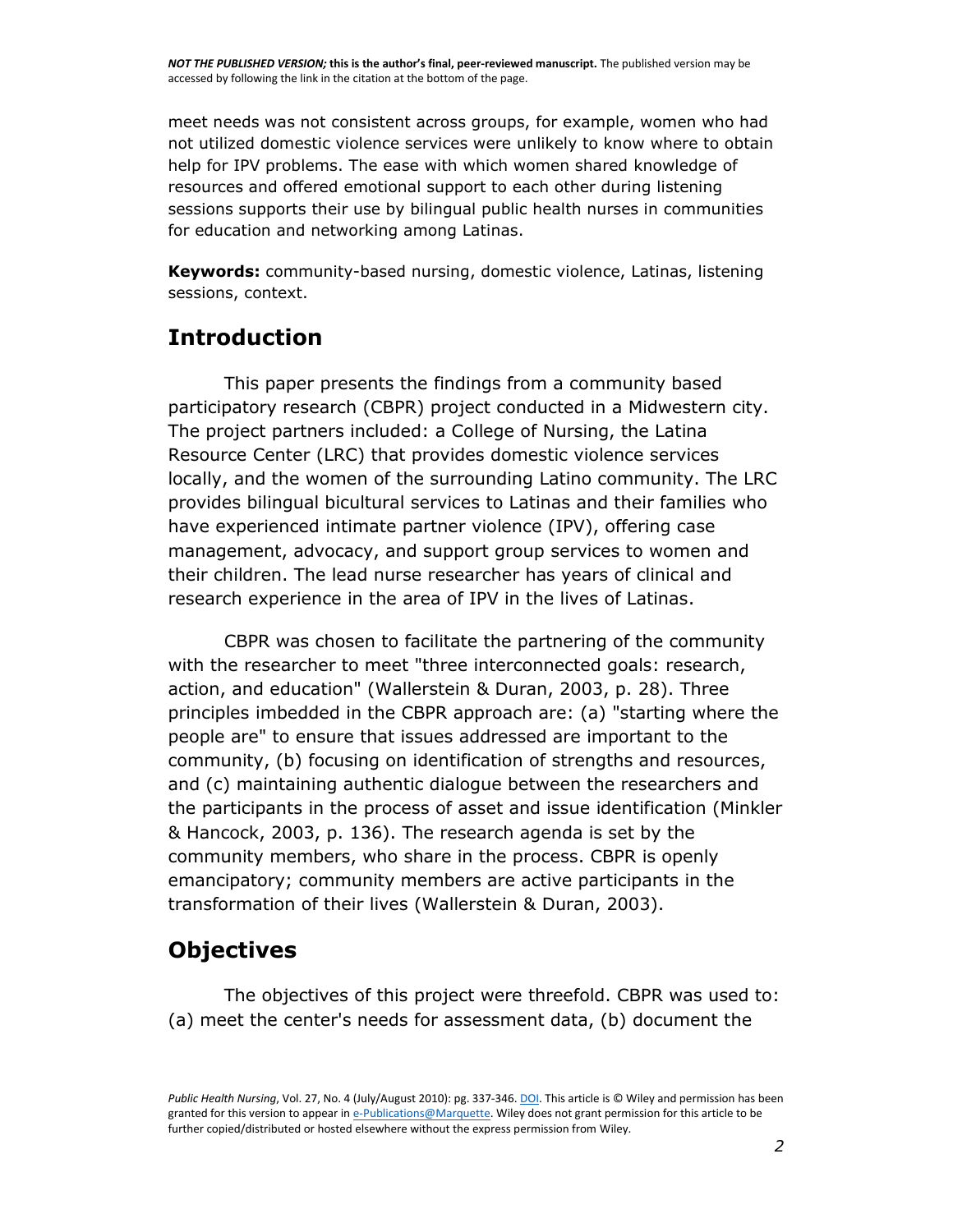*NOT THE PUBLISHED VERSION;* **this is the author's final, peer-reviewed manuscript.** The published version may be accessed by following the link in the citation at the bottom of the page.

contexts of women's lives, and (c) evaluate the demand for increased services.

#### **Background**

As a group, Hispanic women are twice as likely to live in poverty as non-Hispanic women (20% to 11% respectively) (Gonzales, 2008). Hispanic women earn less than non-Hispanics (with a median wage of \$460 per week compared to \$615); immigrant women average even less weekly (\$400). Hispanic women, particularly immigrants, are also less educated than non-Hispanic women and 73% reported that they do not speak English well (Gonzales). These factors complicate their living situations in the U.S. and impact their health and family stability.

In the Midwestern city in which the study was conducted, 21.6% of the families live below the national poverty level; the median household income (in 2006 inflation adjusted dollars) was \$33,990, well below the national figure of \$48,451 (U.S. Census, 2006). The Hispanic population was estimated to be about 15% of the population (U.S. Census, 2006) and it has continued to grow. Nearly two-thirds are of Mexican descent.

IPV is an important health concern of the Latino population in the U.S. In one study, 34% of Latinas surveyed had experienced IPV in their country of origin, the U.S., or both (Family Violence Prevention Fund, n.d.). In another descriptive study, nearly half (48%) of the Latina immigrant participants reported an increase in partner violence after migration to the U.S. (Dutton, Orloff, & Hass, 2000). Barriers to help-seeking for IPV identified in the Latina immigrant population are high, including language, isolation, immigration-induced economic changes, and legal status. In addition, using home countries as frames of reference may complicate help-seeking because violence against women often does not carry the same consequences as in the U.S. (Bauer, Rodriguez, Quiroga, & Flores-Ortiz, 2000; Menjivar & Salcido, 2002).

Knowledge about social factors associated with IPV in Latino immigrants is limited. Quantitative studies have provided some insights. Social support has been identified as a factor in reducing IPV, while greater acculturation is considered a contributing factor to

*Public Health Nursing*, Vol. 27, No. 4 (July/August 2010): pg. 337-346[. DOI.](http://dx.doi.org/10.1111/j.1525-1446.2010.00864.x) This article is © Wiley and permission has been granted for this version to appear i[n e-Publications@Marquette.](http://epublications.marquette.edu/) Wiley does not grant permission for this article to be further copied/distributed or hosted elsewhere without the express permission from Wiley.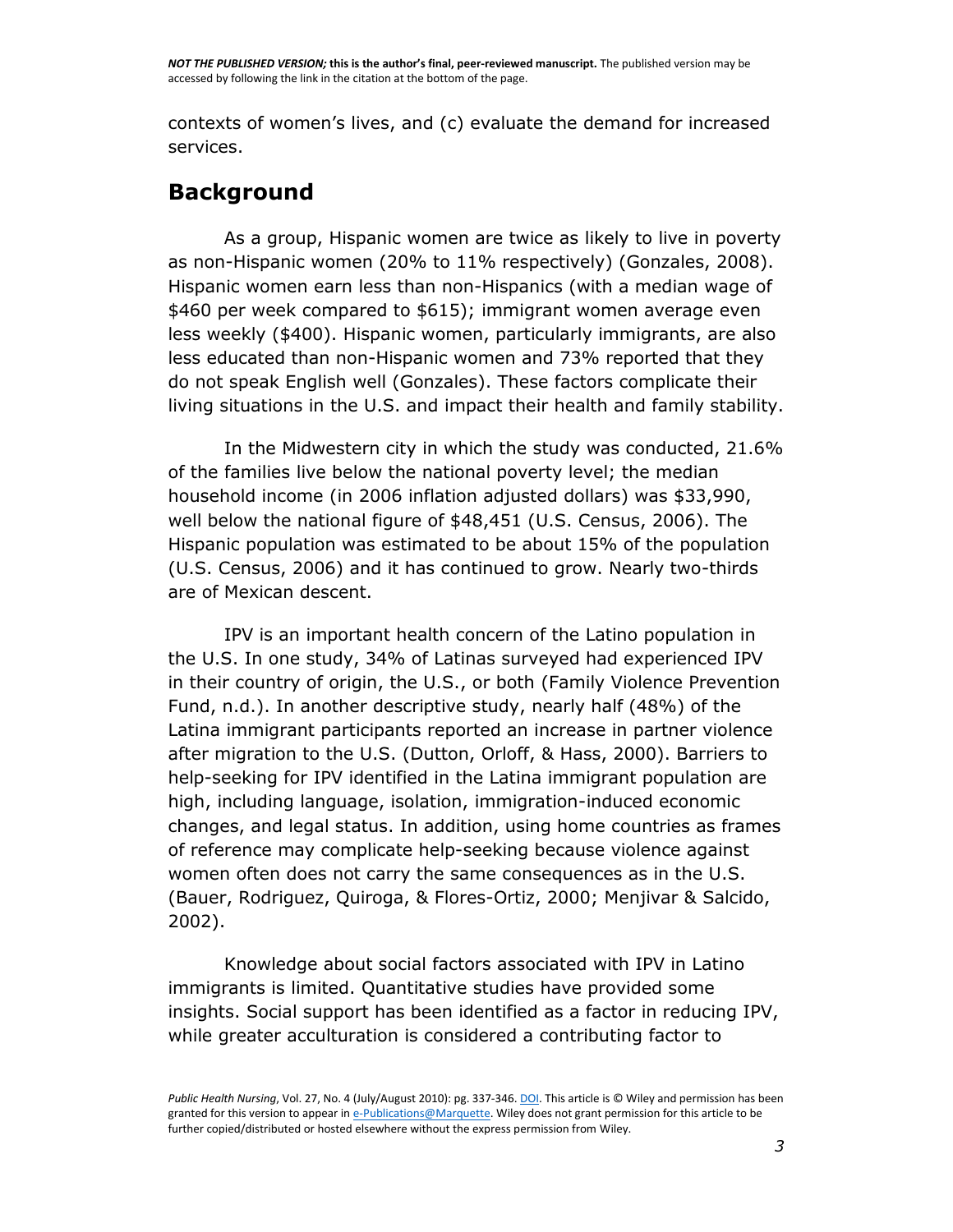increased rates of IPV (Firestone, Lambert and Vega, 1999). Denham et al. (2007) found that Latinas who experienced IPV (with an average time in the U.S. of 6.34 years) were more than twice as likely to lack social support as either Latinas who did not experience IPV or non-Latina survivors of IPV. In a case control study with 182 cases and 147 controls, researchers (Lipsky, Caetano, Field, & Larkin, 2006) examined the relationship between IPV and utilization of health and social services. They found that low acculturation in Latinas was associated with less use of services, including any type of healthcare, particularly among abused women.

Development of contextual understanding is often addressed in qualitative studies. Adams and Campbell (2005) conducted 10 semistructured interviews to develop an understanding of Mexican immigrant women's conceptualization of abuse. The women readily identified poor relationships and IPV as problems in their community. They cited socio-cultural pressures, such as male domination and men's inability to cope with immigration changes, as contributing factors. In a focus group study (Klevens et al. 2007), IPV was described as highly prevalent by all 77 participants. Women in this study estimated that IPV occurred daily in the lives of 5 out of 10 families. These women also discussed serious community problems, including "discrimination, language barriers, drug and alcohol use, teenage pregnancy, gangs and child abuse" (p. 145). Additionally, they indicated a belief that neighbors should not get involved in matters of IPV and generally were not helpful to victims. Other women in a grounded theory study stated that there was a lack of awareness in their community that IPV was inappropriate (Crandall et al., 2005). They further identified that women were reluctant to share their experiences of abuse due to embarrassment and shame.

Together, the results of these qualitative and quantitative studies illuminate the complexity of contextual factors that influence understanding of and response to IPV in the lives of Latina immigrants. This study used listening group sessions during which Latinas were asked to describe their lives in response to discussion prompts to provide a picture of their life contexts.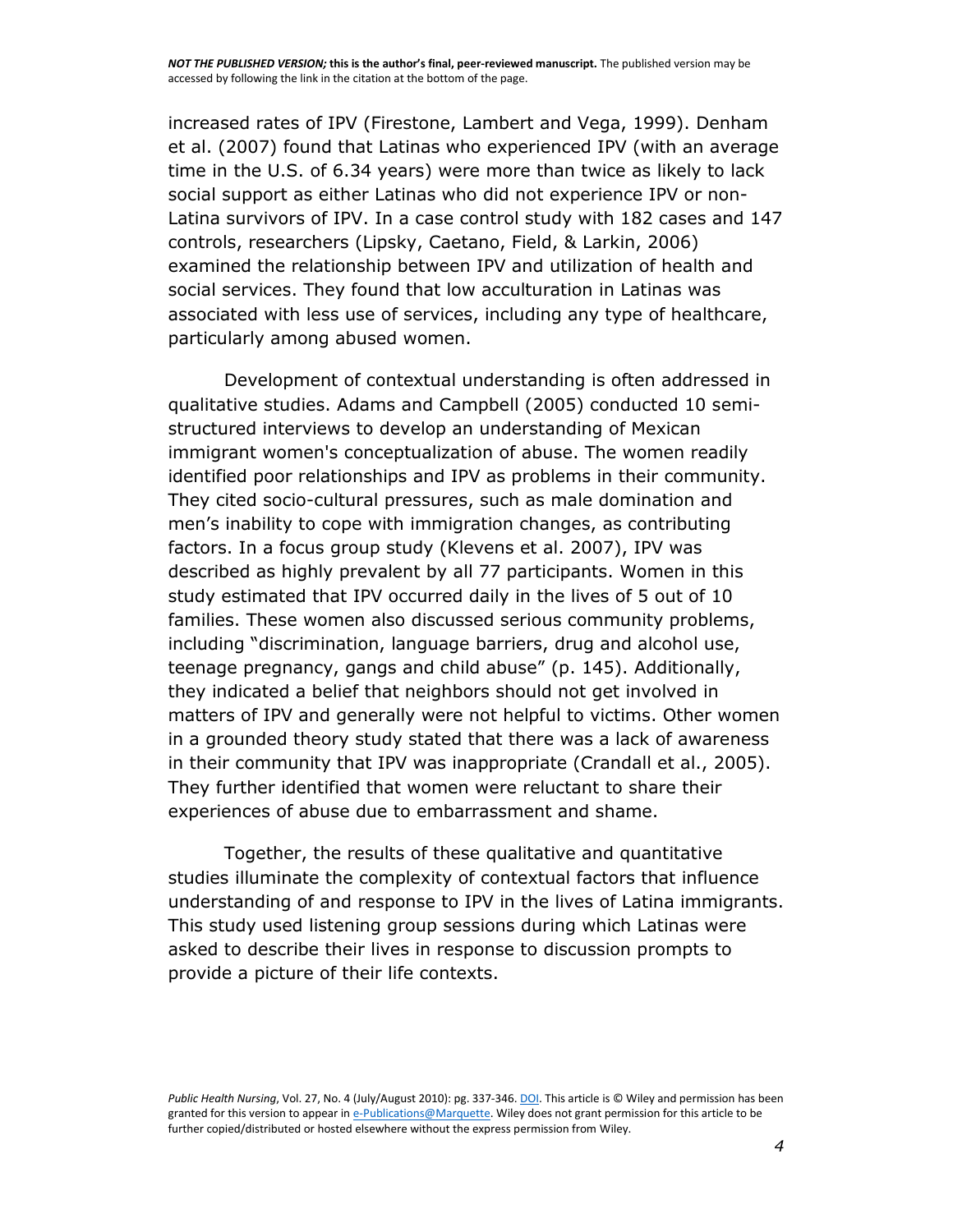## **Research Questions**

There were 4 research questions in this study. They were: (a) what do Latinas in listening sessions report as contextual factors in their lives, (b) when IPV spontaneously arises in a group setting, what do women say , (c) what is the frequency of IPV among women in the sessions either personally or by knowing someone who has experienced IPV, and (d) how familiar are women with resources for IPV survivors?

## **Methods**

#### *Design*

This study was exploratory and descriptive. The design mixed qualitative listening sessions that were similar to focus groups, with quantitative methods consisting of data from a short demographic questionnaire and tallies of thematic comments made during the listening group discussions. The decisions about data collection began with a discussion between the nurse researcher and the LRC program director. The director was familiar with a community engagement model used in St. Paul, Minnesota, for a similar project. This model was adapted to the purposes of this study. Consent was obtained from Casa de Esperanza (2005) to use their publication, *Fuerza Unida: A Manual for Engaging Communities*, as the organizing framework for this study*.* The format for listening sessions and the brief demographic questionnaire were adapted from this manual. The questions used as discussion prompts for the listening sessions are listed in Table 1.

#### *Sample*

A total of seven different listening groups were held at a variety of community locations, shown in Table 2. Only one group was convened expressly for this study. The other six sessions were conducted with existing groups during their regularly scheduled meeting times.

A total of 63 women participated, ranging from 5-16 women per group as shown in Table 2, with an average of 9 per session. Spanish was the first language of all participants. The majority, 51 (81%) of

*Public Health Nursing*, Vol. 27, No. 4 (July/August 2010): pg. 337-346[. DOI.](http://dx.doi.org/10.1111/j.1525-1446.2010.00864.x) This article is © Wiley and permission has been granted for this version to appear i[n e-Publications@Marquette.](http://epublications.marquette.edu/) Wiley does not grant permission for this article to be further copied/distributed or hosted elsewhere without the express permission from Wiley.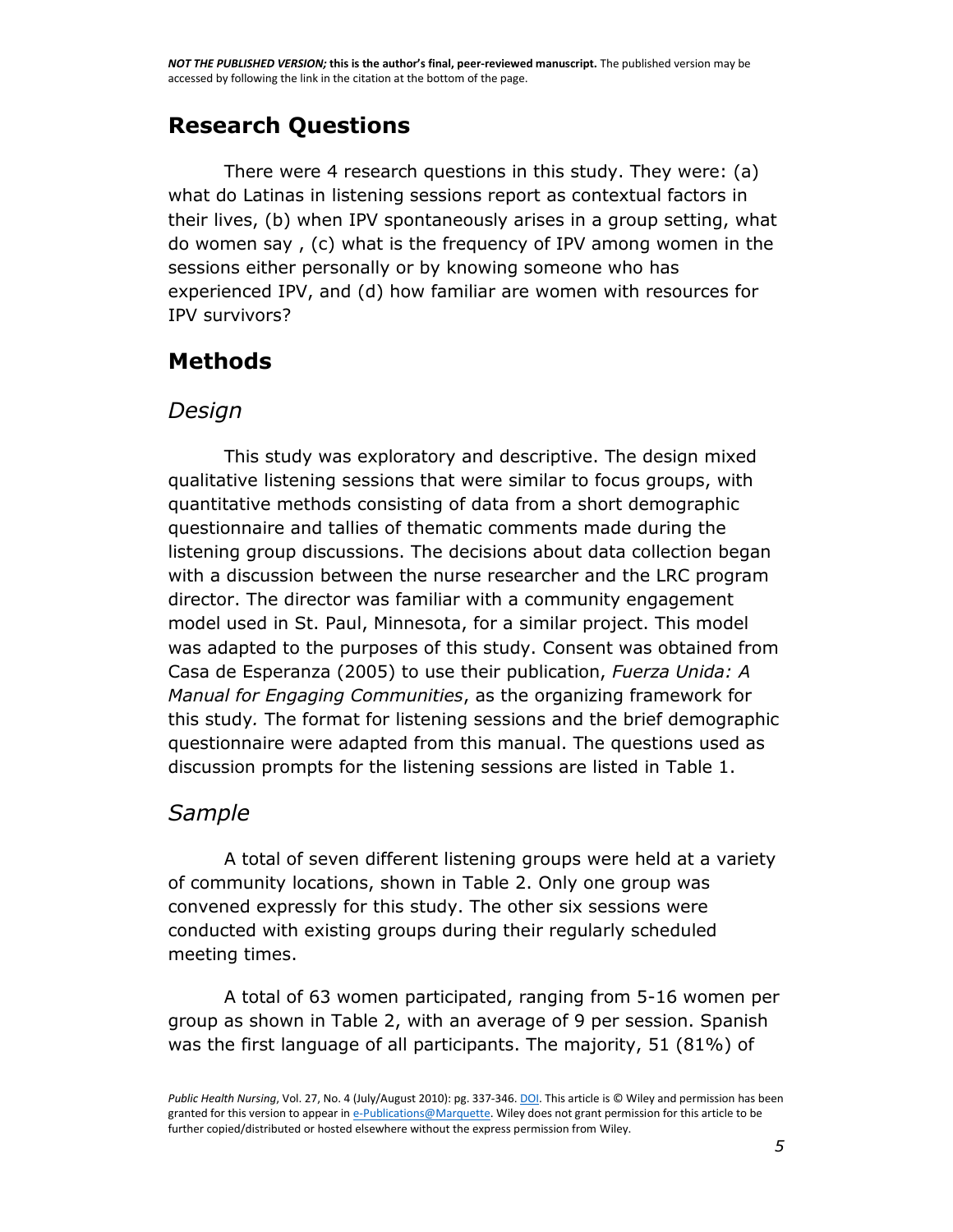the women, were from Mexico, 7 (11%) from Puerto Rico, 1 (2%) from the U.S., with 4 (6%) not stated. The average number of years that participants had been in the city ranged from less than 1 to 34.5, with an average of 7.9.

Participants' ages were reported in 10-year increments, with the exception of the initial category, which was shorter (18-21 years). Age ranges for the groups are shown in Table 2. Most women in the seven groups reported they were 31-40 years old, which was calculated as the participants' median age range. Employment outside the home was reported by 21 (33%) of the participants. Their mean hourly wage was \$8.43, although 6 (27%) did not provide salary information.

Marital status of the participants was reported as follows: 21 (33%) were currently married, 17 (27%) divorced or separated, 14  $(22%)$  living with a partner, while 10  $(16%)$  were single, with 1  $(2%)$ missing data. Nearly all participants were mothers; 59 of the 63 (94%) participants reported a total of 145 children, with an average of 2.5 per participant. The children ranged in age from infancy to17 years, with a mean age of 6 years old, although ages were not identified for 29 (20%) of the reported children. Although the number of adults living in their homes ranged from 1 to 9, the latter was an outlier. By also using the mode (2) and median (2.64), an average of 2.5 adults living in their homes was calculated.

#### *Measures*

Quantitative data were obtained through a brief questionnaire. This instrument included the following information: community agencies where the woman had sought help, whether or not she or someone she knew had been mistreated by a partner, where to seek help for IPV, as well as basic demographic information.

Qualitative data were collected through listening sessions. Sessions were conducted in Spanish by bilingual bicultural volunteers who were trained and supported by the lead researcher and her research assistant, who was also bilingual and bicultural. The volunteers participated in a day-long workshop that included didactic sessions and practice in facilitating mock listening sessions. Each volunteer was trained to fill two roles, discussion facilitator and recorder. All groups were conducted in Spanish, the preferred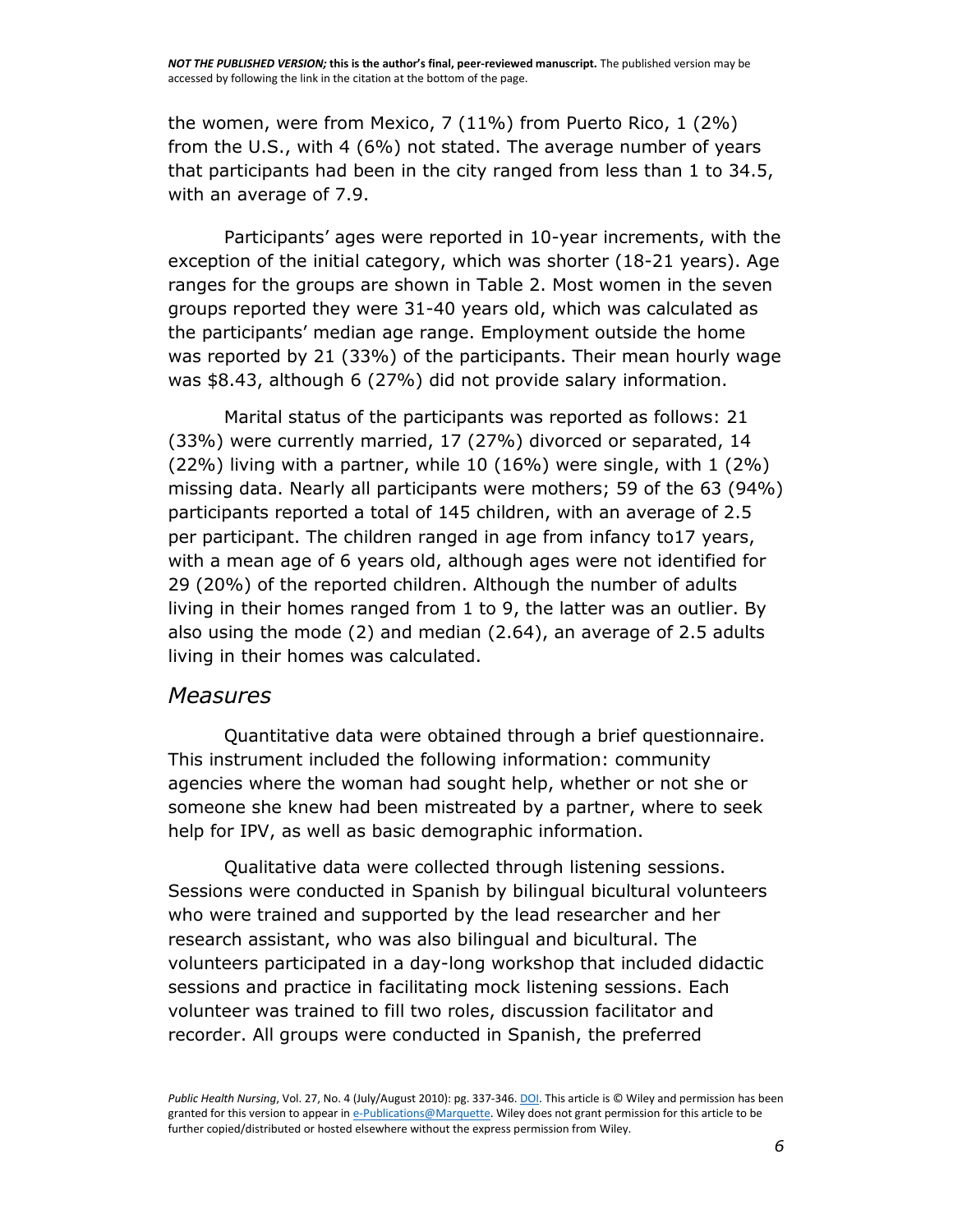language of the participants, some of whom were monolingual Spanish speakers. One of the bilingual bicultural trained volunteers, in addition to the researcher and/or research assistant, was present at each group listening session.

At the start of each session, informed consent, following university IRB regulations, was obtained from each participant and the brief questionnaire completed. Women in each group were then asked by the trained volunteer facilitator to respond to the discussion prompts that were designed to elicit information about their daily lives, personal achievements, goals for the future, needs, and help-seeking. (See Table 1.) The intent was to encourage women to talk about all aspects of their lives to elicit a rich contextual description. Notes were taken in Spanish during the session by the trained volunteer recorder on flip chart that all could easily view. The sessions were also taperecorded with the participants' permission. Women received a small gift bag for participating that included information about community resources.

### *Analytic Strategy*

Data from the listening sessions consisted of the women's comments in response to the discussion prompts (Table 1). This included transcriptions of audio recordings and the information handrecorded during the group listening sessions on flip charts. Analysis by the lead researcher and research assistant began with reading the transcripts and flip charts in Spanish, then translating all the data to English before coding to facilitate discussion of the meanings of words and ideas that were not easily translated, until they reached agreement.

Using women's comments as the unit of analysis, participant data on the flipcharts were content analyzed with a classic approach (Krippendorff, 1980). Transcriptions from each listening session were analyzed concurrently with the flip chart data to verify common content areas and identify unique outlier statements; then summary impressions were written for each listening session. Next, similar content areas from the data sources were synthesized into themes that explained the participants' comments. Frequencies of the women's comments that related to each theme were calculated. Patterns were then sought among the themes according to the women's emphases;

*Public Health Nursing*, Vol. 27, No. 4 (July/August 2010): pg. 337-346[. DOI.](http://dx.doi.org/10.1111/j.1525-1446.2010.00864.x) This article is © Wiley and permission has been granted for this version to appear i[n e-Publications@Marquette.](http://epublications.marquette.edu/) Wiley does not grant permission for this article to be further copied/distributed or hosted elsewhere without the express permission from Wiley.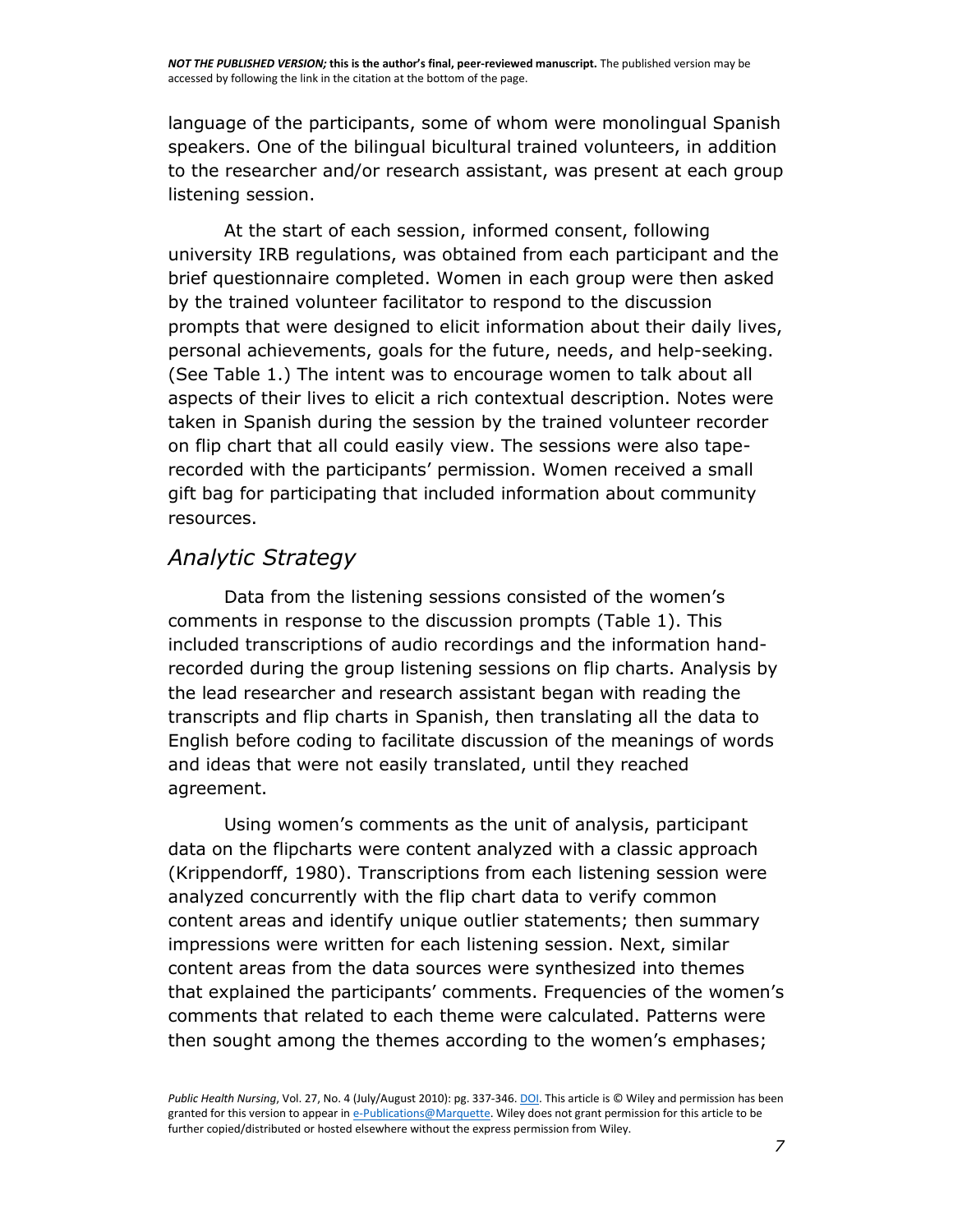these thematic patterns were aggregated into categories that could be represented as percentages of comments within each theme. The categories in each theme totaled 100%. Data from all seven sessions were aggregated, rather than examining information shared by individual women. Consolidating the information was possible because of the significant commonalities among participant characteristics and content across the groups; no one group presented as a distinctive outlier in their comments. Together, the data from the seven listening groups formed a picture of the life contexts of the Latina participants in this community.

#### **Results**

The major findings of this study are reported as themes; subfindings within the themes are called categories. The six themes of this study were: (a) unmet needs, (b) responsibilities, (c) goals, (d) achievements, (e) help-seeking, and (f) IPV. All six themes had varying numbers of comments coded. The first 4 themes had common categories across them that represented emphases made by the participants. In descending order, the highest number of women's comments occurred in Theme 1, Unmet Needs, with a total of 185 comments. The number of responses in Themes 2-4 are as follows: Responsibilities ( $n=83$ ), Goals ( $n=74$ ), and Achievements ( $n=58$ ). The comparable emphases reported by the women that were readily categorized across Themes 1-4 are shown in Figure 1: (a) family and household related, (b) self, (c) work outside the home, and (d) investing in non-family members. The variations in emphases in the women's comments coded in each category are shown as percentages across the first four themes in Figure 1. The category of family and household related comments was most frequently expressed in these themes. In addition to frequencies and categories, illustrative examples of the women's comments are reported for each theme. The fifth and sixth themes, Help-Seeking and IPV, did not have categories in common with the other 4 themes. For example, the sixth theme, IPV, was not a discussion prompt, but did appear on the demographic questionnaire and spontaneously occurred as an important topic during several listening groups. Therefore, these data are reported exclusively in the text and explained more fully with substantiating quotations from the transcripts.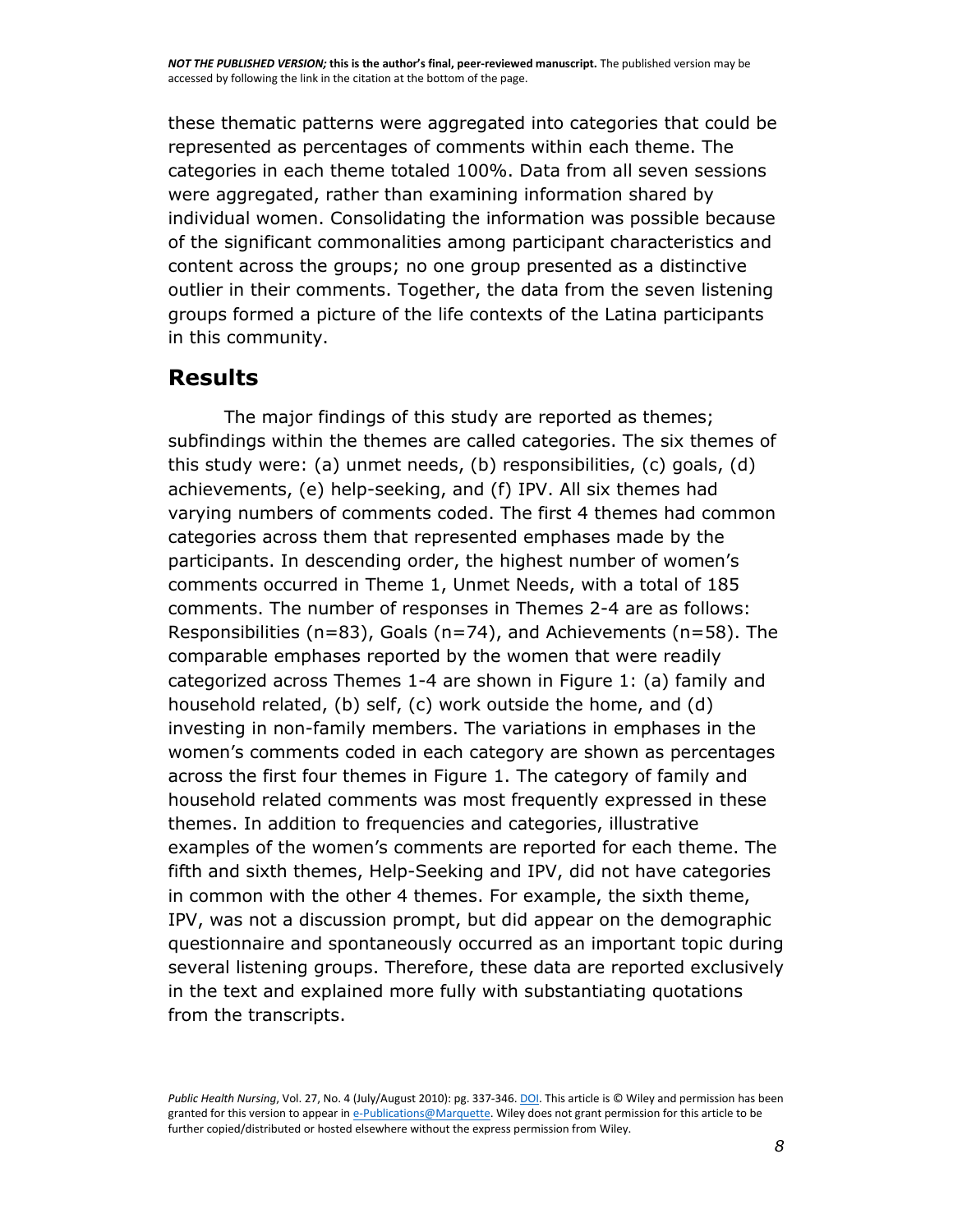## *Theme 1: Unmet Needs*

In Figure 1, the percent of women's comments that were coded for the theme, unmet needs, were reported as categories; family and household-related issues predominated. Many of the participants' comments were quite general, "I need money for bills, rent, children". There were also specific statements of their own needs for immigration assistance, education, learning to speak and read English. Complex responses were also expressed for example, "Finding a stable job, economic problems, and I am afraid that my husband will send immigration after me after he finds out that I submitted an application for him to pay child support." Overall, women commented that good paying employment would help to meet their needs.

#### *Theme 2: Responsibilities*

Women described household work as consuming most of their time, as shown in Figure 1. This usually involved caring for their own children and grandchildren or working as child care providers for others. Additional work at home was described as food preparation, housecleaning, and laundry. Women described long days; many women, whether working in and/or outside the home, said they woke before 6 a.m. to begin. One woman with four children stated, "I'm a house wife. I work hard; I rest a little. I work packing hamburgers; it's cold". Work away from home comprised the rest of women's reported responsibilities and ranged from packing hamburgers (described as cold and difficult) to owning a business (described as a source of fulfillment).

#### *Theme 3: Goals*.

The women most frequently reported their goals as wellbeing and security for their families, often expressed as desires that their children be educated and successful. The second most frequently coded category in this theme was self focused goals, such as getting an education and becoming a U.S. citizen. Women expressed a desire to gain the skills and preparation necessary for meaningful employment. Specific careers of interest included teacher, labor and delivery nurse, hospital interpreter, lawyer, and restaurant owner. In a small percent of the comments, women spoke of goals in which they planned to invest their caring beyond their own families, such as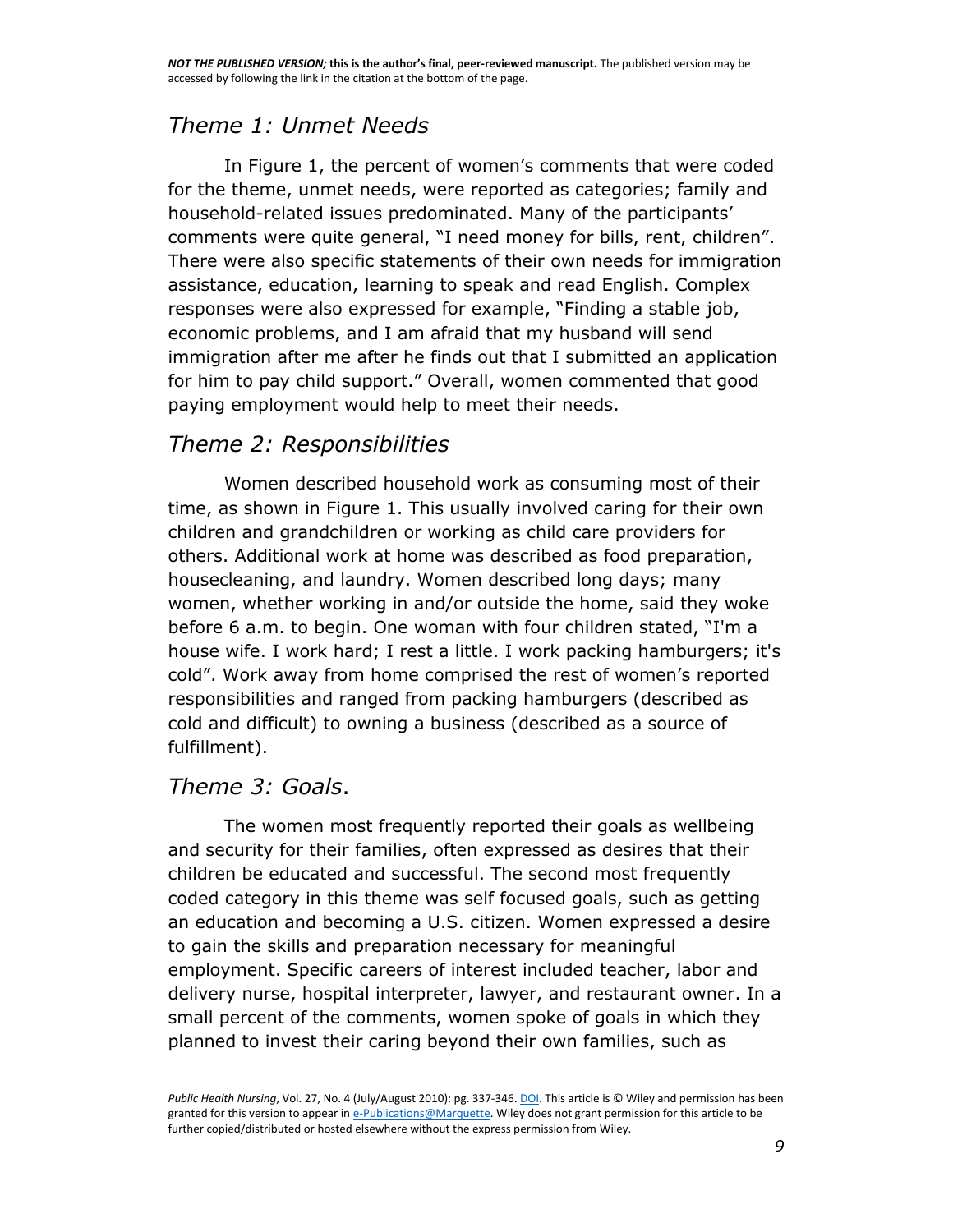reuniting other families that had become estranged, adopting several children, and providing housing to those in need.

#### *Theme 4: Achievements*.

Theme 4 had a lower number of women's comments coded than the previous themes. However, pride in personal achievements was most commonly reported related to their families and householdrelated events. Specific details on family-related achievements are exemplified in these two brief quotations: "My children graduated from here; the money I earned paid their tuition" and "Helping my husband to not use drugs". Another frequently coded category in the theme of achievements focused on the women themselves, such as learning English, earning a degree from the university, becoming a U.S. citizen, or obtaining a driver's license or a permit to work. Several women cited raising their self-esteems as their personal achievement. One explained the importance of this by saying, "my self-esteem, because everything else comes from that." Others spoke of being independent as sources of their pride, as noted in the two following statements: "not needing a man" and "living alone for one year, getting my divorce, getting a job and being able to work to get my children back [from foster care]". Proportionately more women commented on 'work outside the home' as one of their future goals than among their current achievements (Figure 1). Similarly, none indicated that the goal of caring for others out side their family had been achieved to date.

#### *Theme 5: Help-Seeking*

The categories in Theme 5, Help-Seeking, were not comparable to those found in the first four themes or the sixth. When commenting on help-seeking, over one-half of the total comments coded in this theme (n=171) were general, with the women indicating they would "ask for help", but not specifying to whom they would turn. Over onefourth of the remaining women's comments in Theme 4 identified seeking help and resources for problems from specific community agencies, often identifying direct support from the pre-existing groups to which they belonged. Other types of assistance were mentioned infrequently, cumulatively accounting for less than one-sixth of the help-seeking comments; these included relying on various family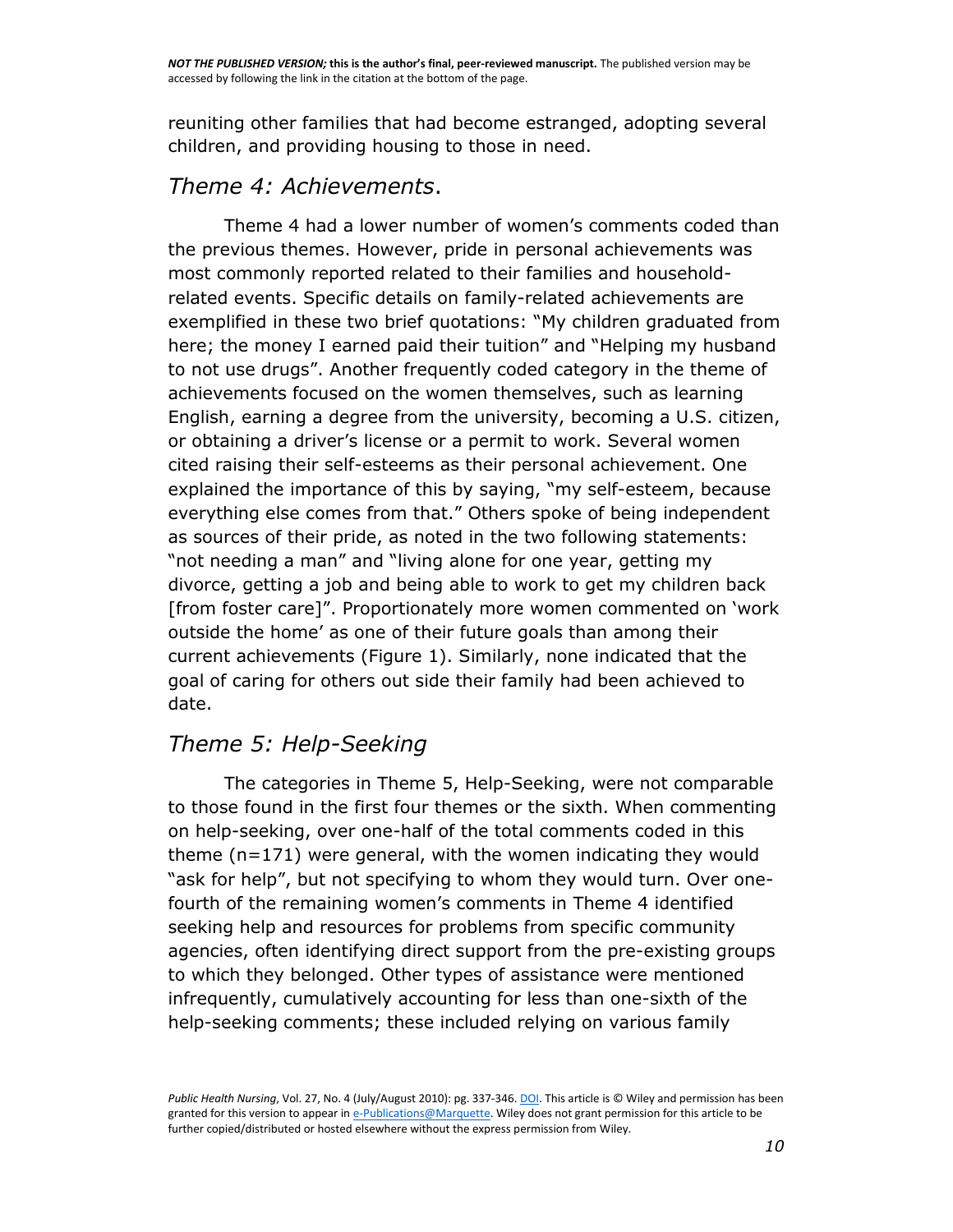members, the legal system, health care providers, and most rarely, the church.

Women debated the value of some of the help-seeking suggestions. For example, when a woman stated "clinics" could be helpful, the discussion shifted to difficulties with long waits, communication problems, and lack of access to care. As noted by one woman, "Honestly, we are undocumented, and they almost always reject us wherever we go." Another stated,

What happens is that in my case I don't understand English. I don't have the courage to ask for a translator, and besides they take a very long time, so then we don't receive good service that we require. The majority of us have that problem. There are people who can help us but we don't understand the language or there isn't anyone that can translate for us, or they [translators] don't arrive quickly enough. You start to become anxious and we would rather leave.

The women in the IPV support groups often indicated that prior to joining the group they did not have anyone to help with their problems. One stated, "I don't have family here and I don't turn to my husband for help. Now I go to [advocate at agency]". Another reported, "I would not go to anyone for help, but now I come here." Women in pre-existing groups knew a particular set of social service agencies that had resources related to the group's purpose. However, specific community resources were not uniformly identified across the groups.

#### *Theme 6: IPV*

Specific questions or prompts about relationships were not included in the listening session guide. However, to capture data specific to IPV and related community resources, the brief demographic questionnaire completed by each woman contained two questions about IPV (as noted in Table 1). The inclusion of the question about mistreatment on the brief questionnaire was intended to provide both baseline data as well as a cue that abuse was a topic that could be discussed during the session.

The demographic questions were tabulated after the sessions, so the extent of IPV in the sample was not known to the facilitators

*Public Health Nursing*, Vol. 27, No. 4 (July/August 2010): pg. 337-346[. DOI.](http://dx.doi.org/10.1111/j.1525-1446.2010.00864.x) This article is © Wiley and permission has been granted for this version to appear i[n e-Publications@Marquette.](http://epublications.marquette.edu/) Wiley does not grant permission for this article to be further copied/distributed or hosted elsewhere without the express permission from Wiley.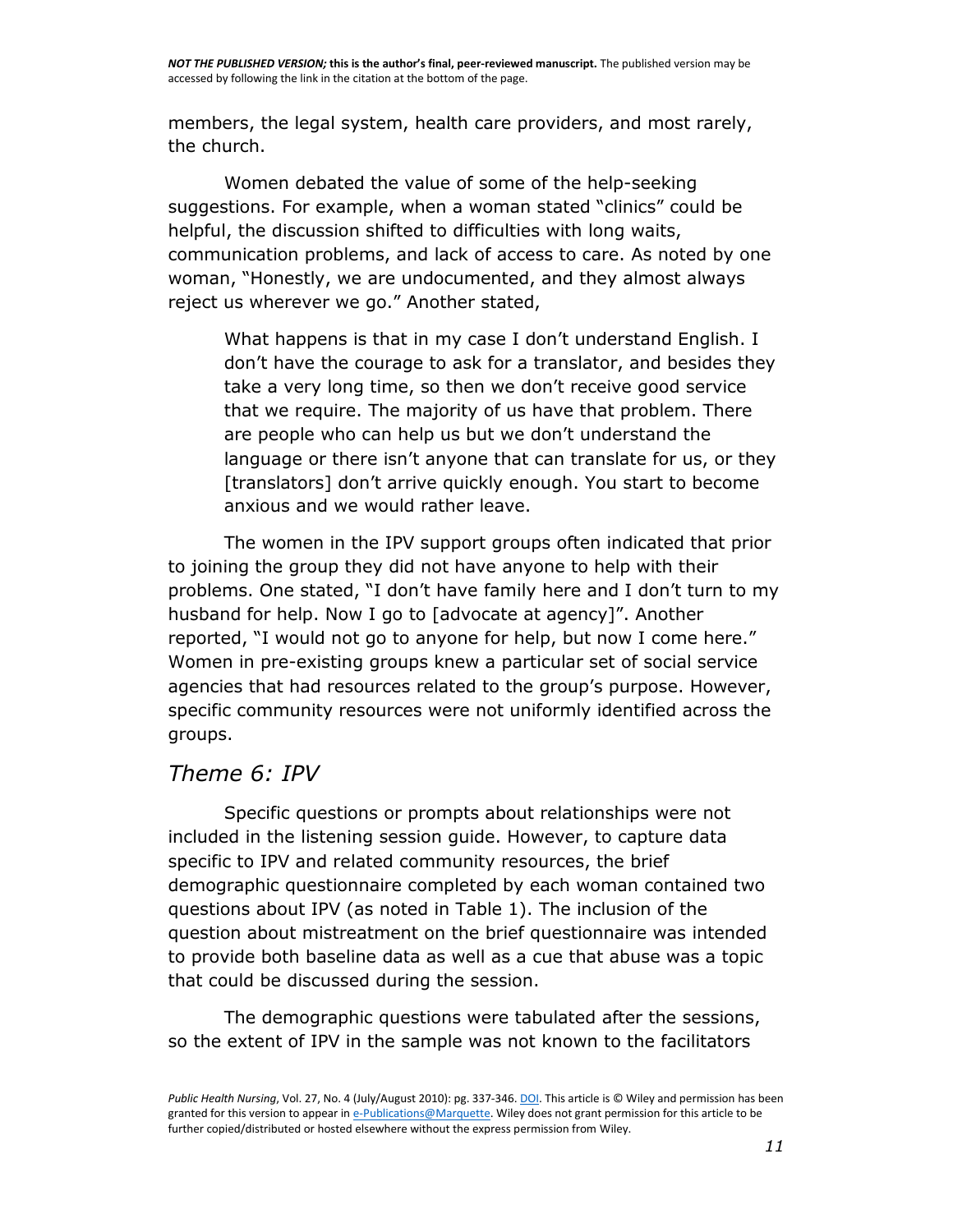during the listening groups. Of the 63 women who participated in the listening session groups, 38% indicated on the questionnaire that they had either been mistreated or knew a woman who had been mistreated, 41% answered "no" to this question, and 21% gave no response.

In three of the seven listening sessions, the one-time group, an abuse support group, and a mothers' group, women spontaneously raised issues of family violence. Serious issues of violence were discussed in the group that was convened one-time for the purpose of the listening session. One of the women in this group described what happened when she told her husband (in Mexico) she was going to leave him:

He said, "Well then I'm going to kill you." He always has a gun under his pillow. He put the gun to my head; it was 7 in the morning so I was still in bed. I put my hand up and the gun went off towards the ceiling. He tried to choke me and my oldest daughter threw herself on him and he threw her off. Then he hit me on the head. I thought he had hit me with the gun, I thought my head would explode. He hit me again on the head and it was like I was seeing stars and birds flying around. I think my daughter threw herself on him and said "if you want to kill her kill me instead". And he said, "OK, then I'll kill you too." (Crying) He took a punch at her and I put my hand in between them and his hand slid.

The women in the group listened in a matter-of-fact manner while she was encouraged to tell her whole story. As she spoke, the women offered support.

Women in one of the two ongoing abuse support groups spoke openly about men controlling women's activities and money. Several of the women spontaneously identified serious problems with husbands or partners that complicated their financial situations, for example,

When I work I have to give him [husband] my paycheck. He manages the money. He doesn't let me go out to any place. I can only come to group. The only money I earn is by being a baby sitter; my husband doesn't give me any money. He… pays the rent and the bills so he says, "Why do you need money?"

*Public Health Nursing*, Vol. 27, No. 4 (July/August 2010): pg. 337-346[. DOI.](http://dx.doi.org/10.1111/j.1525-1446.2010.00864.x) This article is © Wiley and permission has been granted for this version to appear i[n e-Publications@Marquette.](http://epublications.marquette.edu/) Wiley does not grant permission for this article to be further copied/distributed or hosted elsewhere without the express permission from Wiley.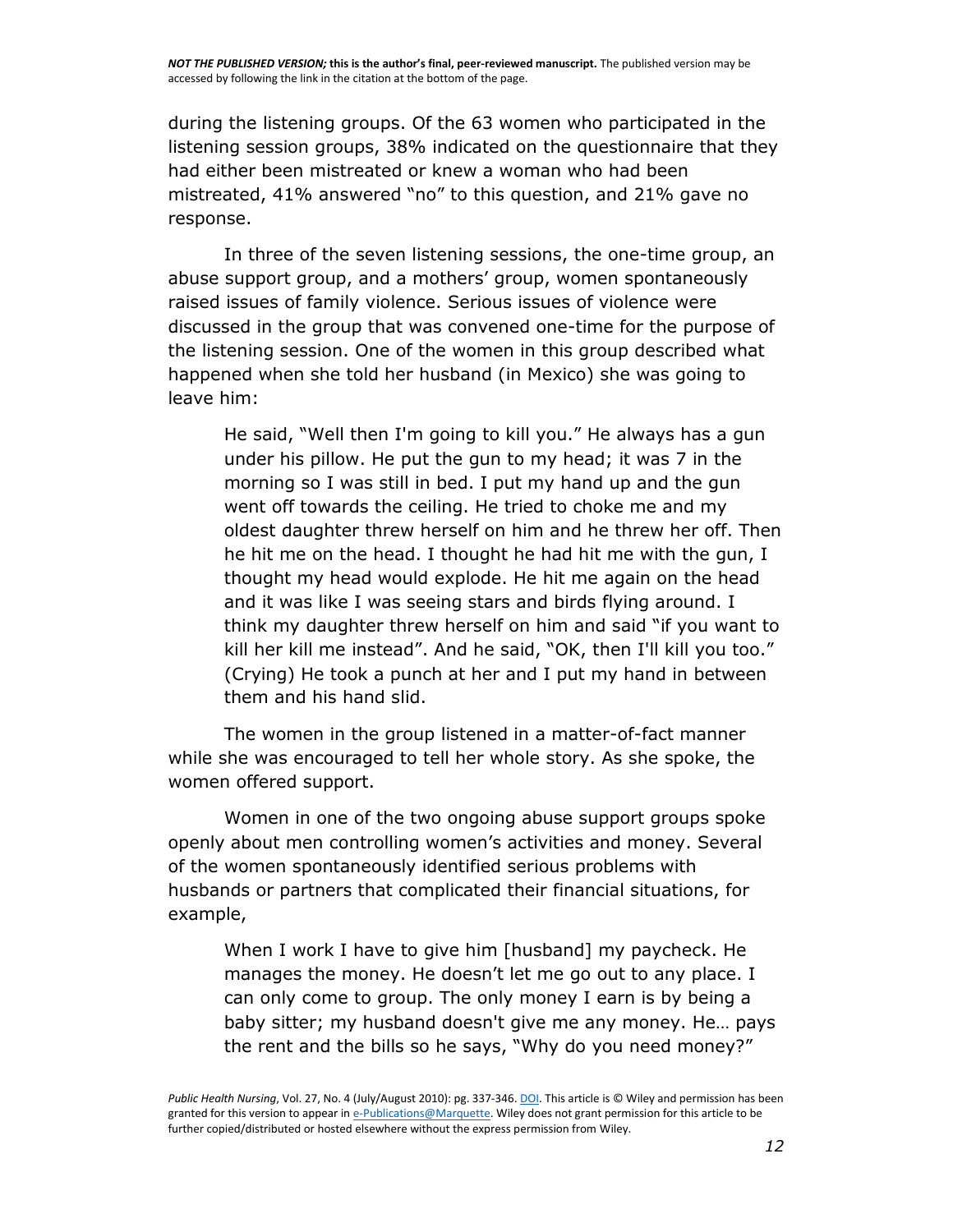Even if he had money he wouldn't give it to me…because he drinks a lot.

These women also knew where to go to help with these issues. In contrast, a participant in one of the mothers' group stated,

A lot of them [women] don't want to say but … physical abuse.…the problem there is no one to go to….I don't say it for myself but more for my friends that I have who get hit; it is always because of what people will say that they keep silence. One of them got burnt badly and she didn't say anything because she didn't know who to go to.

Although the women nodded in agreement while this participant was speaking, women in the mothers' groups were generally not open about discussing IPV. They indicated women are primarily silent on this issue and that they themselves were not familiar with resources in the community for women who have experienced IPV.

## **Discussion**

#### *Summary*

The primary commonality across the groups was women's dedication to home and family. Their focus on home and family were consistent with what one would expect to see in a Latina population (Falicov, 1998). Most of the unmet needs the women identified supported the centrality of their families and households in their lives. There was a diversity of family functioning patterns represented in the women's responses. Women who described poorly functioning families wanted to improve the situation. Those who described healthy families expressed a desire to maintain family functioning and articulated plans for advancement for themselves and various family members through education and careers. When data about goals and achievements were examined, home and family remained central, but foci beyond them also emerged. Women described goals of individual self development, such as increasing their education by learning English and/or driving.

The participants demonstrated a range of understanding of community resources. Women who regularly attended a group, regardless of its purpose, expressed greater familiarity with community resources. Members of ongoing groups were aware of

*Public Health Nursing*, Vol. 27, No. 4 (July/August 2010): pg. 337-346[. DOI.](http://dx.doi.org/10.1111/j.1525-1446.2010.00864.x) This article is © Wiley and permission has been granted for this version to appear i[n e-Publications@Marquette.](http://epublications.marquette.edu/) Wiley does not grant permission for this article to be further copied/distributed or hosted elsewhere without the express permission from Wiley.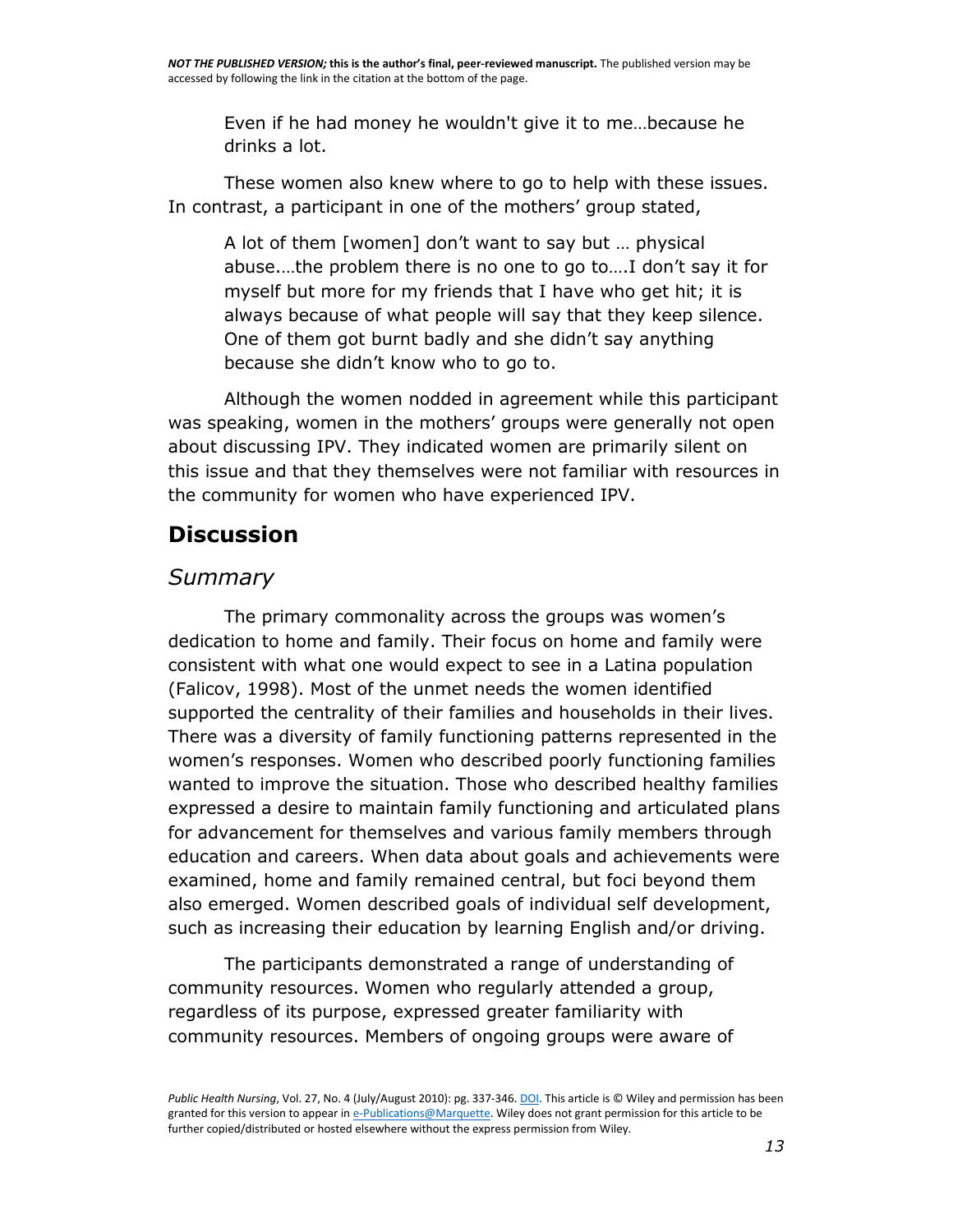differing sources of community support, but with little overlap across groups. It is possible that women in preexisting groups are less isolated, but they may continue to function within circumscribed areas of the broader community.

Women who were members of ongoing groups with foci other than IPV were less open about the issue and less likely to know about formal support resources than women who belonged to IPV groups. Women who were not members of an existing group, when put into a group setting, readily shared their difficulties, including IPV. The women in the group convened for the study had a considerable store of constrained emotions and troubles they were willing to discuss. They were not able to articulate ways in which they might change their circumstances or identify specific sources of community support.

#### *Limitations*

This study was limited by aggregating data from women from different Spanish-speaking cultures. Although the sample was primarily Mexican, it is possible that immigrant women from other countries may have differing perspectives. The study included participants from primarily ongoing, established groups; this could affect their comfort levels and possible pre-existing biases. Additionally, follow-up with women after the analysis could have strengthened the study.

#### *Recommendations*

Future work could include data from more listening groups conducted in Spanish. Comparison of data from women in specific immigrant groups could be enlightening. Also, comparing pre-existing groups' data to that from newly-formed groups, or convening only women who do not yet know each other, could expand the understanding of Latinas and their contexts.

#### *Nursing Implications*

Listening sessions provided detailed information about the context of the Latina participants' lives needed in planning services. Given the general ease with which women shared problems and resources, PHNs could use listening sessions productively with community women, either by connecting them to existing groups or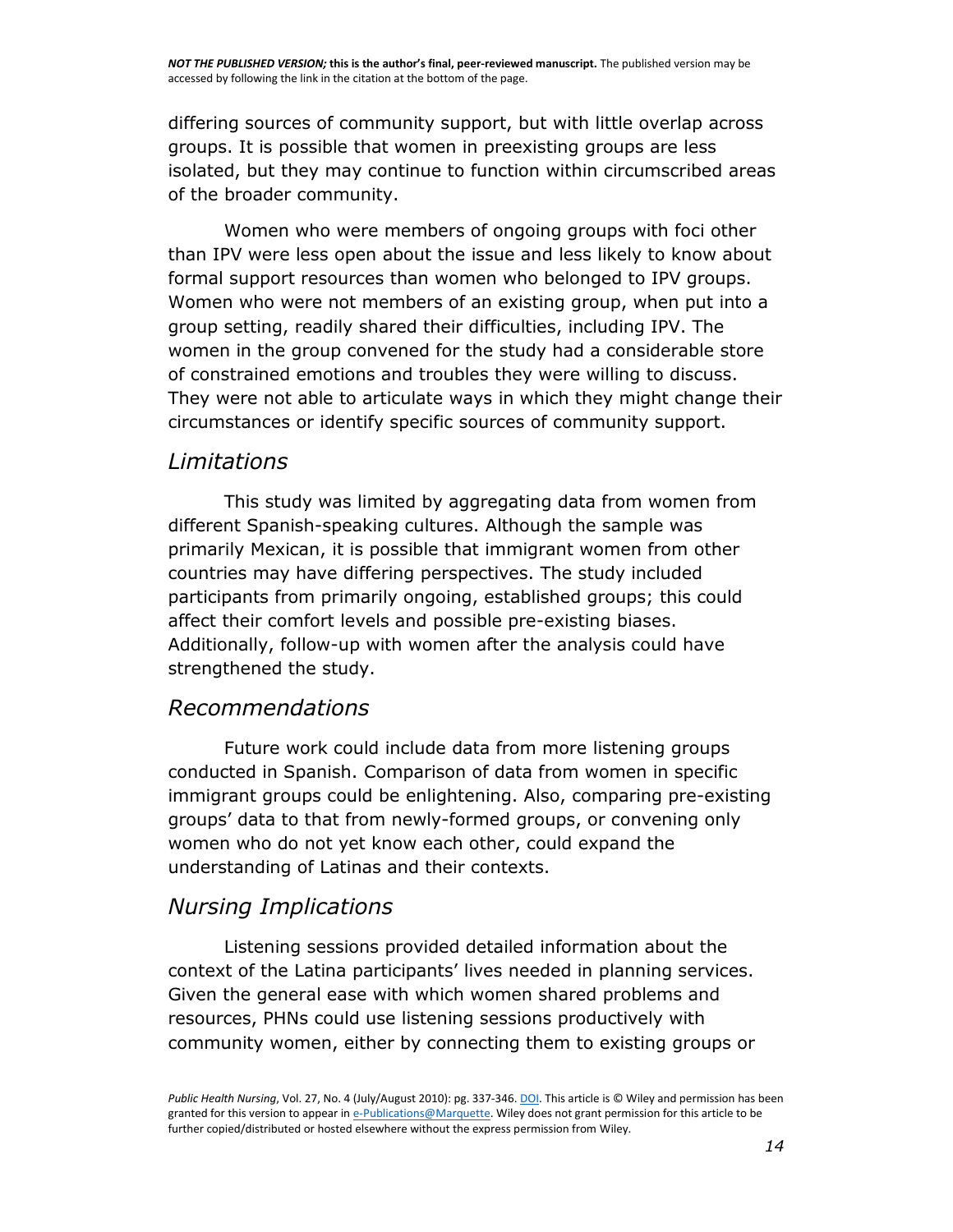forming new ones. Listening sessions convened by PHN'S can serve as a safe place for emotional unburdening where mutual supports are developed. Social support has been found to reduce IPV in the Latina population (Firestone et al. 1999) and has been identified as a protective factor in IPV prevention (Lown & Vega 2001). In this study, participants in all the listening sessions spontaneously offered support to each other when descriptions of problems arose, even in the group convened specifically for this study. This suggests groups might easily be formed among immigrant women and provide a potential source of support for previously isolated women. Forming listening sessions is a nursing intervention that could be used to reach recent immigrant women, build social support, and enhance knowledge and utilization of community resources.

Formation of ongoing sessions could be accomplished by PHNs partnering with community agencies and training community women as facilitators. Bringing together women who are otherwise unlikely to interact can be an effective way for women to share their knowledge and experiences about existing community resources. In this way, primary, secondary, and tertiary women's health needs can be addressed on an aggregate level. This project demonstrated that a college of nursing and a community agency can partner to assess and subsequently plan program enhancements.

#### **References**

- Adams, S. B., & Campbell, R. (2005). Immigrant Latinas' conceptualizations of intimate partner violence. *Violence Against Women, 11*(10), 1341- 1364.
- Bauer, H. M., Rodriguez, M. A., Quiroga, S. S., & Flores-Ortiz, Y. G. (2000). Barriers to health care for abused Latina and Asian immigrant women. *Journal of Health Care for the Poor & Underserved, 11*(1), 33-44.
- Casa de Esperanza. (2005). Fuerza Unida: A manual for engaging communities. Retrieved April 24, 2008, from http://www.casadeesperanza.org/en/manuals.html#fuerzaunida.
- Crandall, M., Senturia, K., Sullivan, M., & Shiu-Thornton, S. (2005). Latina survivors of domestic violence: Understanding through qualitative analysis. *Hispanic Health Care International, 3*(3), 179-187.

*Public Health Nursing*, Vol. 27, No. 4 (July/August 2010): pg. 337-346[. DOI.](http://dx.doi.org/10.1111/j.1525-1446.2010.00864.x) This article is © Wiley and permission has been granted for this version to appear i[n e-Publications@Marquette.](http://epublications.marquette.edu/) Wiley does not grant permission for this article to be further copied/distributed or hosted elsewhere without the express permission from Wiley.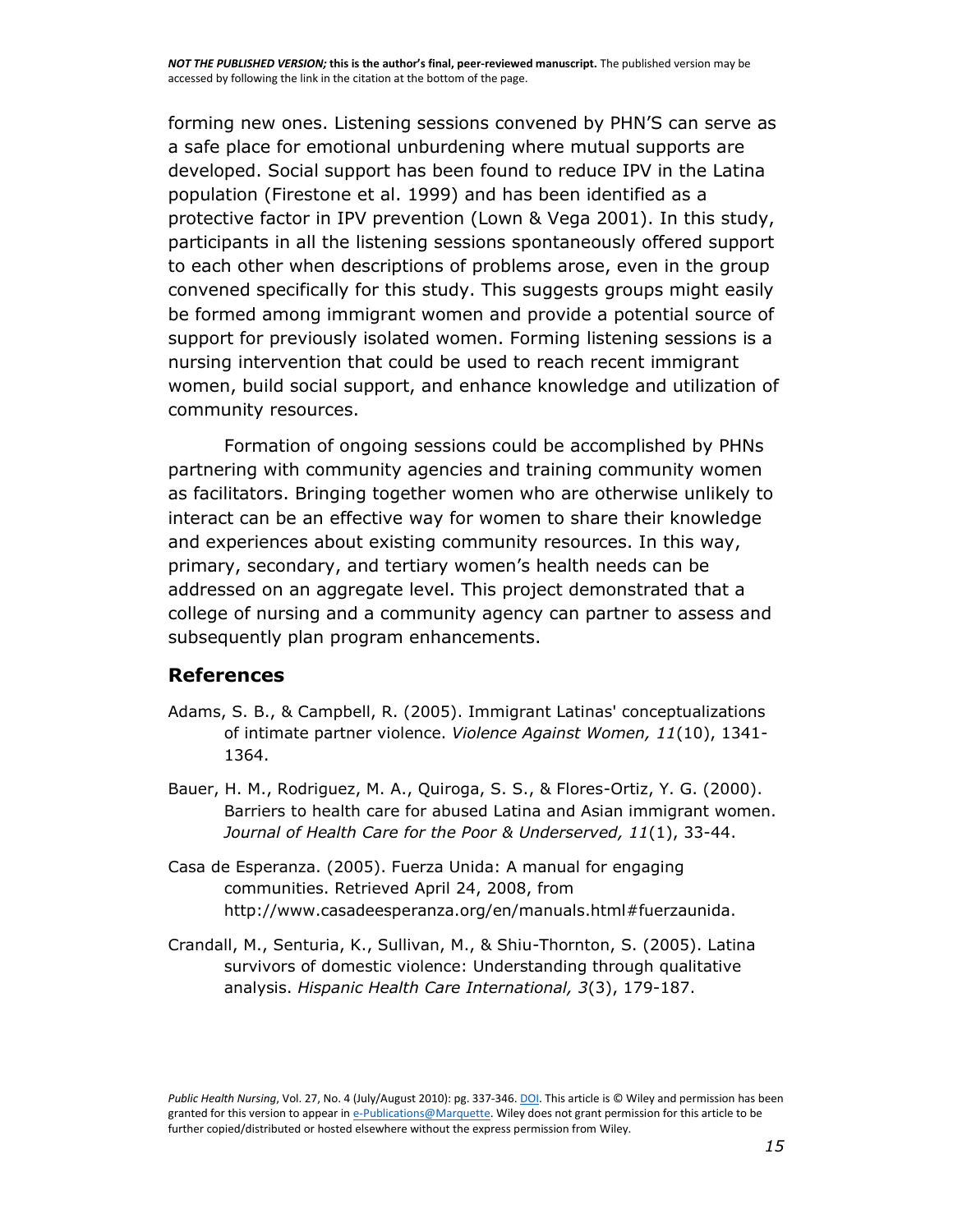- Denham, A. C., Frasier, P. Y., Hooten, E. G., Belton, L., Newton, W., Gonzalez, P., et al. (2007). Intimate partner violence among Latinas in eastern North Carolina. *Violence Against Women, 13*(2), 123-140.
- Dutton, M., Orloff, L., & Hass, G. A. (2000). Characteristics of help-seeking behaviors, resources, and services needs of battered immigrant Latinas: Legal and policy implications. *Georgetown Journal on Poverty Law and Policy, 7*(2), 245-305.
- Falicov, C. J. (1998). Latino families in therapy: A guide to multicultural practice. New York: Guilfford Press.
- Family Violence Prevention Fund. (n.d.). Immigrant women programs. Retrieved April 24, 2008, from <http://endabuse.org/programs/immigrant>
- Firestone, J. M., Lambert, L. C., & Vega, W. A. (1999). Intimate violence among women of Mexican origin: Correlates of abuse. *Journal of Gender, Culture, and Health, 4*(2), 119-134.
- Gonzales, F. (2008) Hispanic women in the United States, 2007. Washington, DC: Pew Hispanic Center.
- Klevens, J., Shelley, G., Clavel-Arcas, C., Barney, D. D., Tobar, C., Duran, E. S., et al. (2007). Latinos' perspectives and experiences with intimate partner violence. *Violence Against Women, 13*(2), 141-158.
- Krippendorff, K. (1980). Content analysis: An introduction to its methodology. Beverly Hills: Sage.
- Lipsky, S., Caetano, R., Field, C. A., & Larkin, G. L. (2006). The role of intimate partner violence, race, and ethnicity in help-seeking behaviors. *Ethnicity & Health, 11*(1), 81- 100.
- Lown, E. A., & Vega, W. A. (2001). Prevalence and predictors of physical partner abuse among Mexican American women. *American Journal of Public Health, 91*(3), 441-445.
- Menjivar, C., & Salcido, O. (2002). Immigrant women and domestic violence: Common experiences in different countries. *Gender and Society, 16*(6), 898-920.
- Minkler, M., & Hancock, T. (2003). Community-driven asset identification and issue selection. In M. Minkler & N. Wallerstein (Eds.), *Communitybased participatory research for health* (pp. 135-154). San Francisco: Jossey-Bass.
- U. S. Census. (2006). 2006 American community survey. Table C03001. Hispanic or Latino origin by specific origin. Retrieved April 28, 2008.

*Public Health Nursing*, Vol. 27, No. 4 (July/August 2010): pg. 337-346[. DOI.](http://dx.doi.org/10.1111/j.1525-1446.2010.00864.x) This article is © Wiley and permission has been granted for this version to appear i[n e-Publications@Marquette.](http://epublications.marquette.edu/) Wiley does not grant permission for this article to be further copied/distributed or hosted elsewhere without the express permission from Wiley.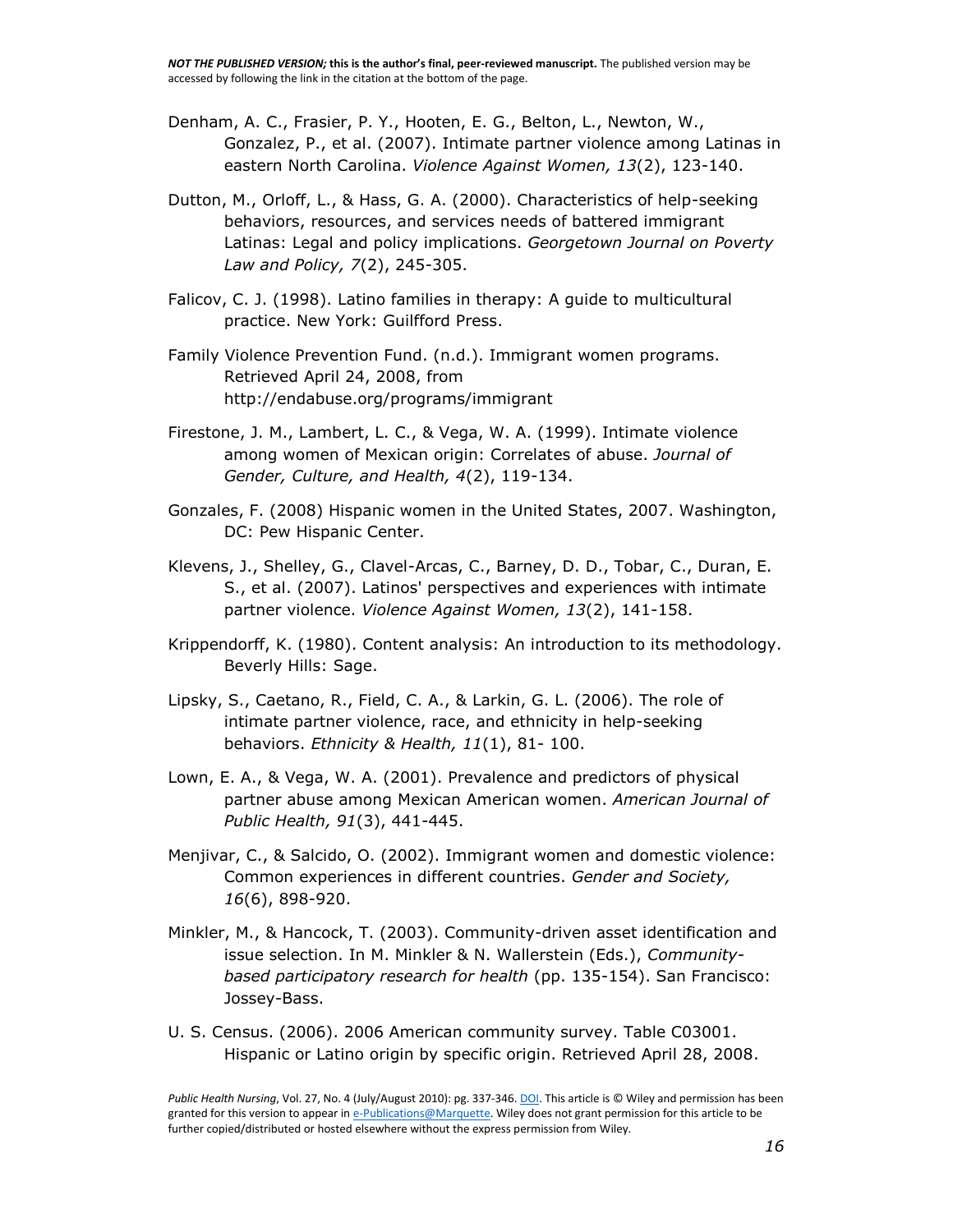Wallerstein, N., & Duran, B. (2003). The conceptual, historical, and practice roots of community-based participatory research and related participatory traditions. In M. Minkler & N. Wallerstein (Eds.), *Community-based participatory research for health* (pp. 27-52). San Francisco: Jossey-Bass.

#### **About the Authors**

Ruth Ann Belknap : Marquette University College of Nursing, PO Box 1881, Clark Hall, Milwaukee, WI 53201-1881.

E-mail: [ruth.belknap@marquette.edu](mailto:ruth.belknap@marquette.edu)

*Public Health Nursing*, Vol. 27, No. 4 (July/August 2010): pg. 337-346[. DOI.](http://dx.doi.org/10.1111/j.1525-1446.2010.00864.x) This article is © Wiley and permission has been granted for this version to appear i[n e-Publications@Marquette.](http://epublications.marquette.edu/) Wiley does not grant permission for this article to be further copied/distributed or hosted elsewhere without the express permission from Wiley.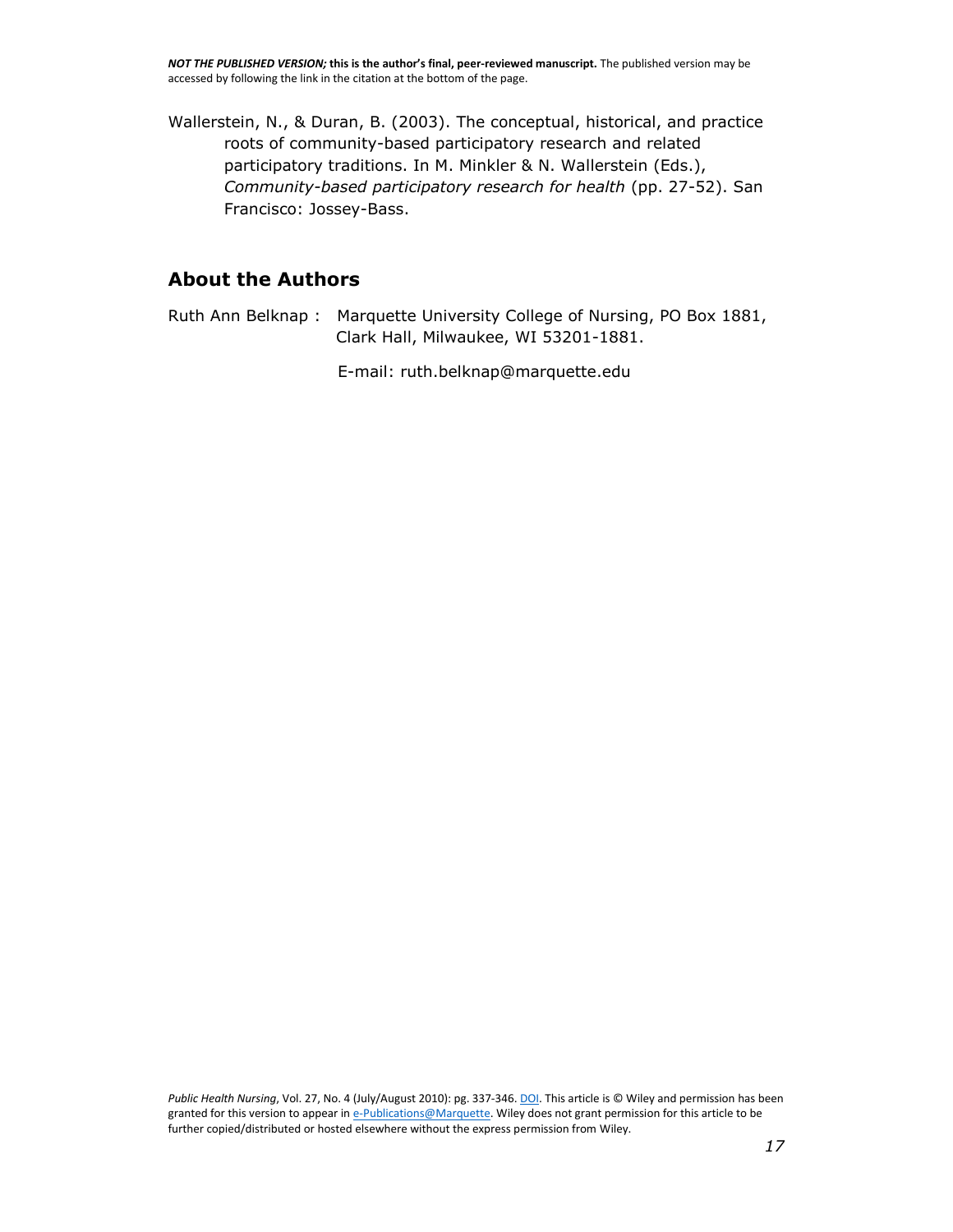*NOT THE PUBLISHED VERSION;* **this is the author's final, peer-reviewed manuscript.** The published version may be accessed by following the link in the citation at the bottom of the page.

| Spanish version used                          | English translation                     |  |  |  |
|-----------------------------------------------|-----------------------------------------|--|--|--|
| Discussion prompts used at listening sessions |                                         |  |  |  |
| 1. ¿Que haces durante el día?                 | 1. What do you spend most of your day   |  |  |  |
|                                               | doing?                                  |  |  |  |
| 2. ¿Cuáles son las necesidades más            | 2. What are your most important day-to- |  |  |  |
| importantes que enfrentas a diario?           | day needs?                              |  |  |  |
| 3. Nombre algún éxito personal que            | 3. List one personal achievement you    |  |  |  |
| represente un orgullo para ti y por           | are proud of and why.                   |  |  |  |
| qué.                                          |                                         |  |  |  |
| 4. Cuándo tienes un problema, ¿A quién        | 4. To whom do you turn when you have    |  |  |  |
| acudes?                                       | a problem?                              |  |  |  |
| 5. Si fijaras una meta o podrías realizar     | 5. If you could set a personal goal,    |  |  |  |
| un sueño o deseo, ¿Cuál sería esa             | realize a dream or wish, what would     |  |  |  |
| meta y que necesitarías para verla            | that be? What would you need to         |  |  |  |
| realizada?                                    | reach that goal?                        |  |  |  |

**TABLE 1.** *Questions for Listening Sessions and on Demographic Questionnaire*

Additional questions about IPV that appeared on the demographic questionnaire

| 1. ¿Usted u otra persona que usted | 1. Have you or someone you know been |
|------------------------------------|--------------------------------------|
|                                    |                                      |

conoce ha sido maltratada por su

mistreated by a partner, spouse or

*Public Health Nursing*, Vol. 27, No. 4 (July/August 2010): pg. 337-346[. DOI.](http://dx.doi.org/10.1111/j.1525-1446.2010.00864.x) This article is © Wiley and permission has been granted for this version to appear i[n e-Publications@Marquette.](http://epublications.marquette.edu/) Wiley does not grant permission for this article to be further copied/distributed or hosted elsewhere without the express permission from Wiley.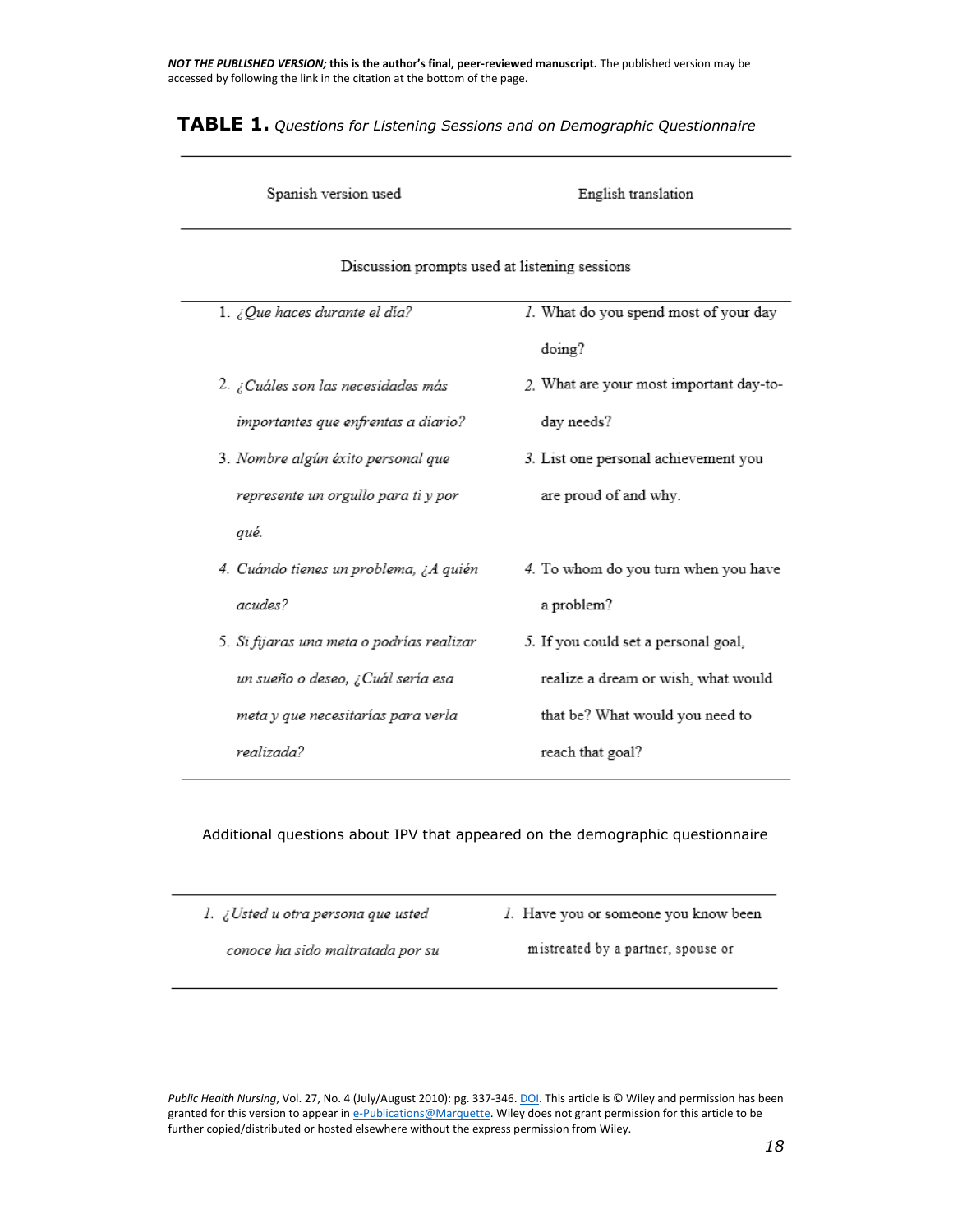*NOT THE PUBLISHED VERSION;* **this is the author's final, peer-reviewed manuscript.** The published version may be accessed by following the link in the citation at the bottom of the page.

| Spanish version used                  | English translation                    |
|---------------------------------------|----------------------------------------|
| pareja (esposo/novio)?                | boyfriend?                             |
| 2. ¿Si usted u otra persona que usted | 2. If you or someone you know had this |
| conoce tuviera este problema a quien  | problem who would you turn to?         |
| recurriría?                           |                                        |

*Note*. Adapted from the *Fuerza Unida* manual (Casa de Esperanza, 2005)

*Public Health Nursing*, Vol. 27, No. 4 (July/August 2010): pg. 337-346. **DOI**. This article is © Wiley and permission has been granted for this version to appear i[n e-Publications@Marquette.](http://epublications.marquette.edu/) Wiley does not grant permission for this article to be further copied/distributed or hosted elsewhere without the express permission from Wiley.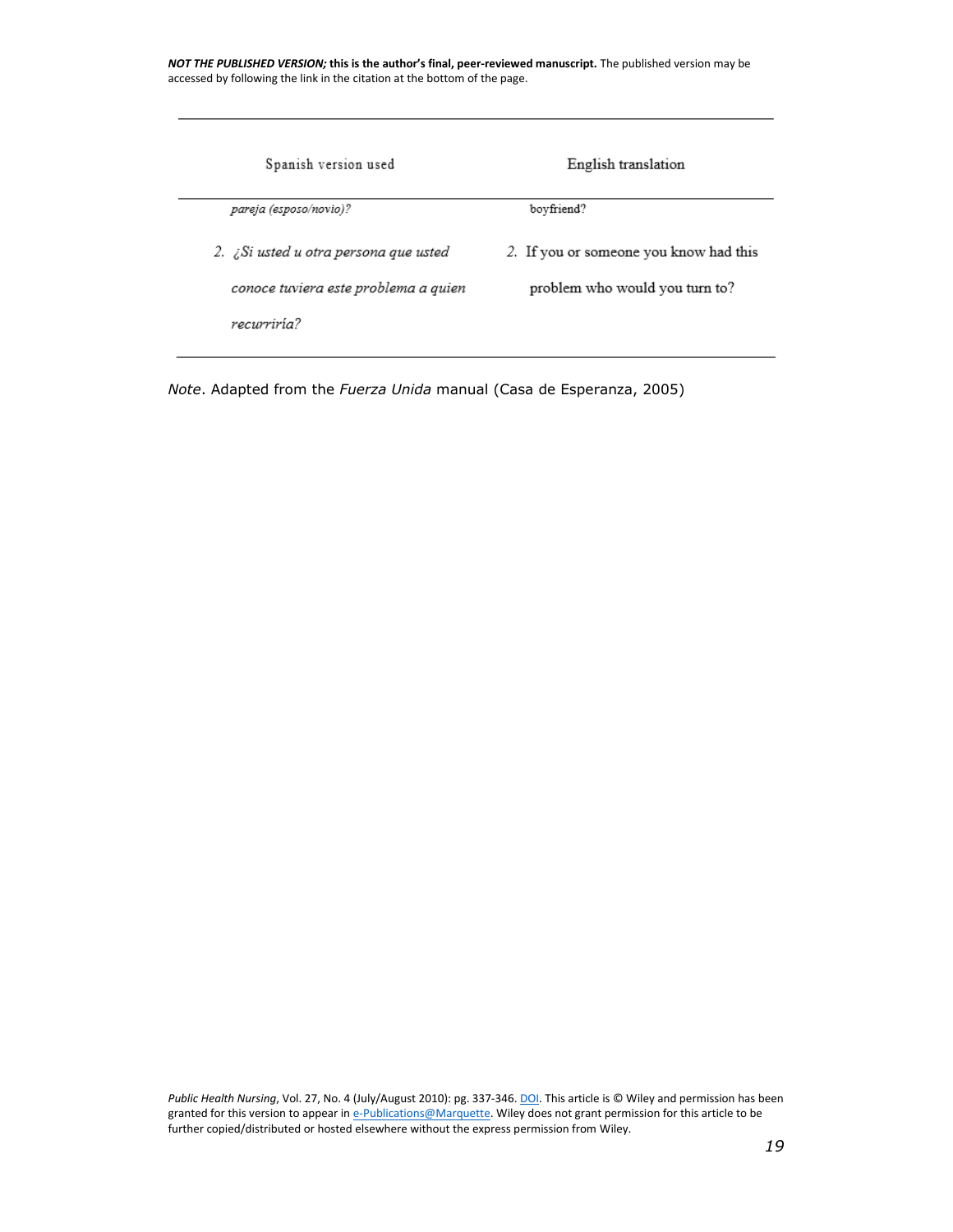#### **TABLE 2***. Types and Characteristics of Seven Listening Groups*

|                  |                | Purpose of         | Number $(\% )$ | Age       |
|------------------|----------------|--------------------|----------------|-----------|
| <b>Site</b>      | Pre-existing   | Group              | of Women       | Range in  |
| Location         | Group          | Convening          | $(n=63)$       | Years     |
|                  |                |                    |                |           |
| Food pantry      | N <sub>o</sub> | Listening session  | 5(8%)          | 18-30     |
| Church           | Yes            | Women's circle     | 8(13%)         | 18-50     |
| Church           | Yes            | Women's circle     | 8(13%)         | $22 - 60$ |
| Community agency | Yes            | Mothers' group     | $10(16\%)$     | 18-50     |
| Community agency | Yes            | Mothers' group     | 16(25%)        | 18-40     |
| Community agency | Yes            | Support for abused | $6(10\%)$      | $22 - 60$ |
| Community agency | Yes            | Support for abused | 10(16%)        | $22 - 60$ |
|                  |                |                    |                |           |

*Public Health Nursing*, Vol. 27, No. 4 (July/August 2010): pg. 337-346. **DOI**. This article is © Wiley and permission has been granted for this version to appear i[n e-Publications@Marquette.](http://epublications.marquette.edu/) Wiley does not grant permission for this article to be further copied/distributed or hosted elsewhere without the express permission from Wiley.